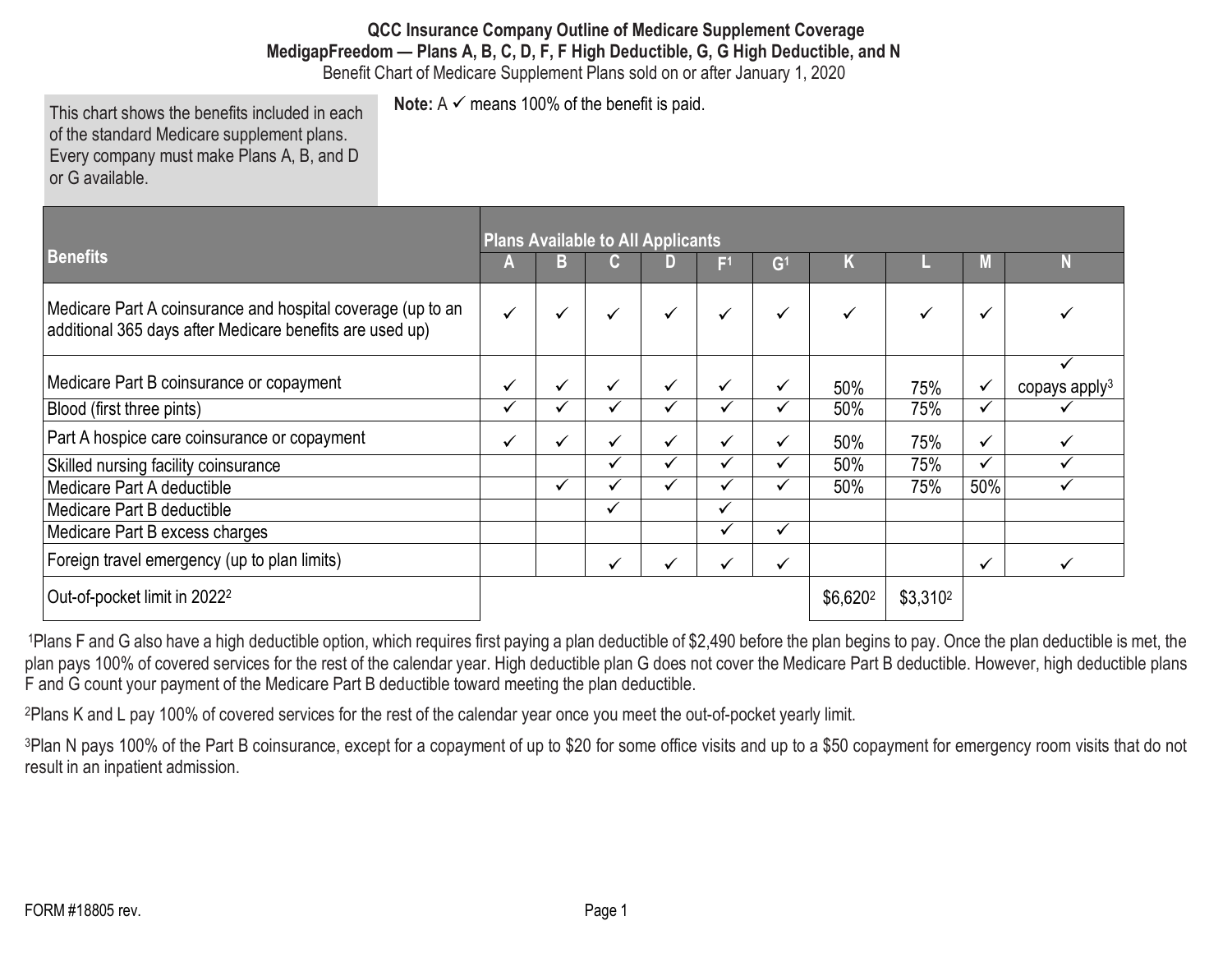#### **QCC Insurance Company MedigapFreedom Premium Information**

QCC Insurance Company can only raise your premium if we raise the premium for all policies like yours in our service area. We will not change your premium or cancel your policy because of poor health. These monthly rates are subject to change with the approval of the Pennsylvania Insurance Department.

| <b>Plan Name</b>                        | Premium  |
|-----------------------------------------|----------|
| MedigapFreedom - Plan A                 | \$164.95 |
| MedigapFreedom - Plan B                 | \$195.65 |
| MedigapFreedom - Plan C                 | \$216.60 |
| MedigapFreedom - Plan D                 | \$199.78 |
| MedigapFreedom - Plan F                 | \$216.75 |
| MedigapFreedom - Plan F High Deductible | \$109.00 |
| MedigapFreedom - Plan G                 | \$199.78 |
| MedigapFreedom - Plan G High Deductible | \$100.47 |
| MedigapFreedom - Plan N                 | \$181.30 |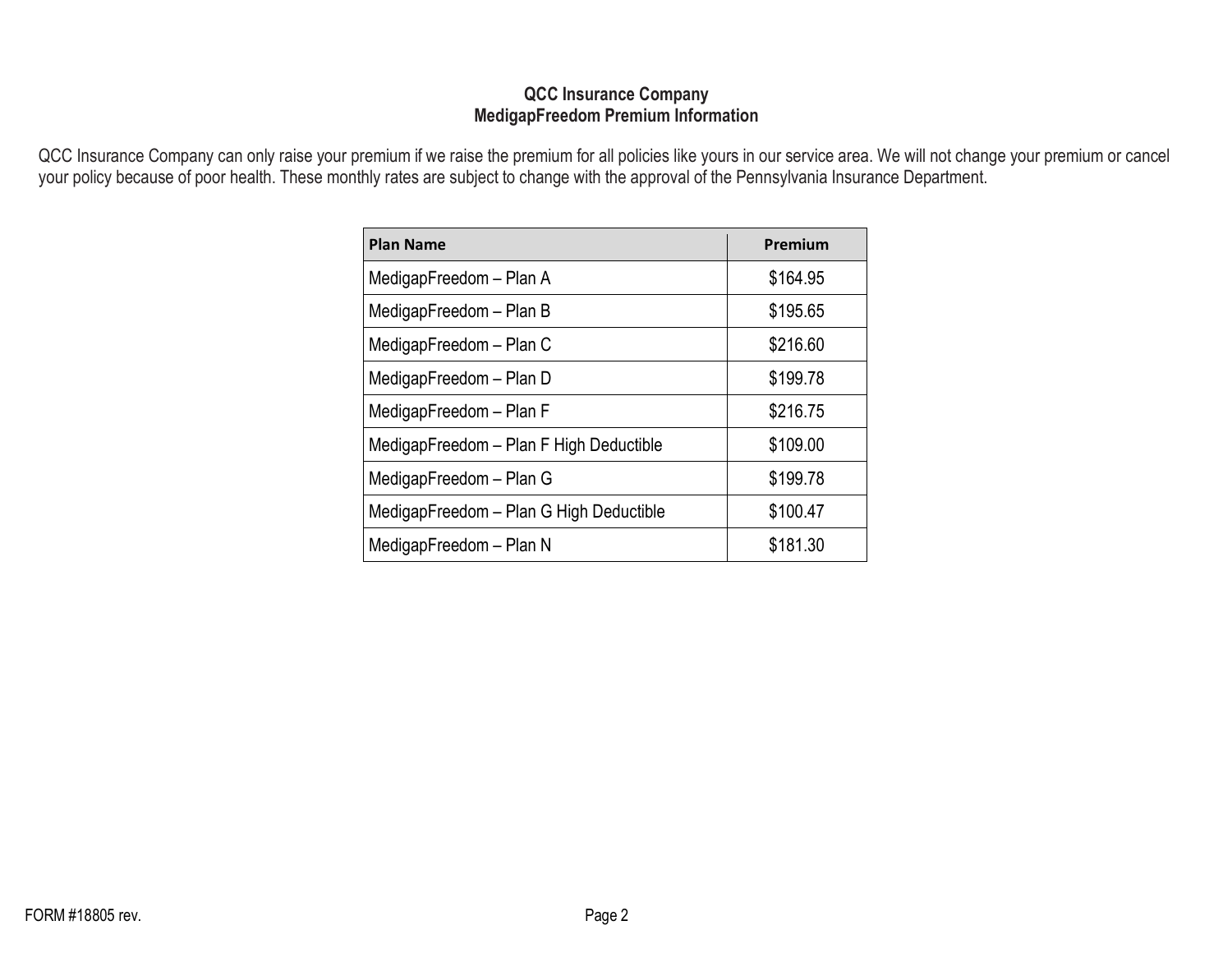#### **PREMIUM INFORMATION**

We, QCC Insurance Company, can only raise your premium if we raise the premium for all policies like yours in the Commonwealth of Pennsylvania.

#### **DISCLOSURES**

Use this outline to compare benefits and premiums among policies.

#### **READ YOUR POLICY VERY CAREFULLY**

This is only an outline describing your policy's most important features. The policy is your insurance contract. You must read the policy itself to understand all of the rights and duties of both you and your insurance company.

## **RIGHT TO RETURN YOUR POLICY**

If you find that you are not satisfied with your policy, you may return it to QCC Insurance Company, 1901 Market Street, Philadelphia, PA 19103-1480. If you send the policy back to us within 30 days after you receive it, we will treat the policy as if it had never been issued and return all of your payments.

#### **POLICY REPLACEMENT**

If you are replacing another health insurance policy, do NOT cancel it until you have actually received your new policy and are sure you want to keep it.

## **NOTICE**

This policy may not fully cover all of your medical costs. QCC Insurance Company and its agents are not connected with Medicare. This *Outline of Coverage* does not give all the details of Medicare coverage. Contact your local Social Security Office or consult *Medicare and You* for more details.

#### **COMPLETE ANSWERS ARE VERY IMPORTANT**

Review the application carefully before you sign it. Be certain that all information has been properly recorded.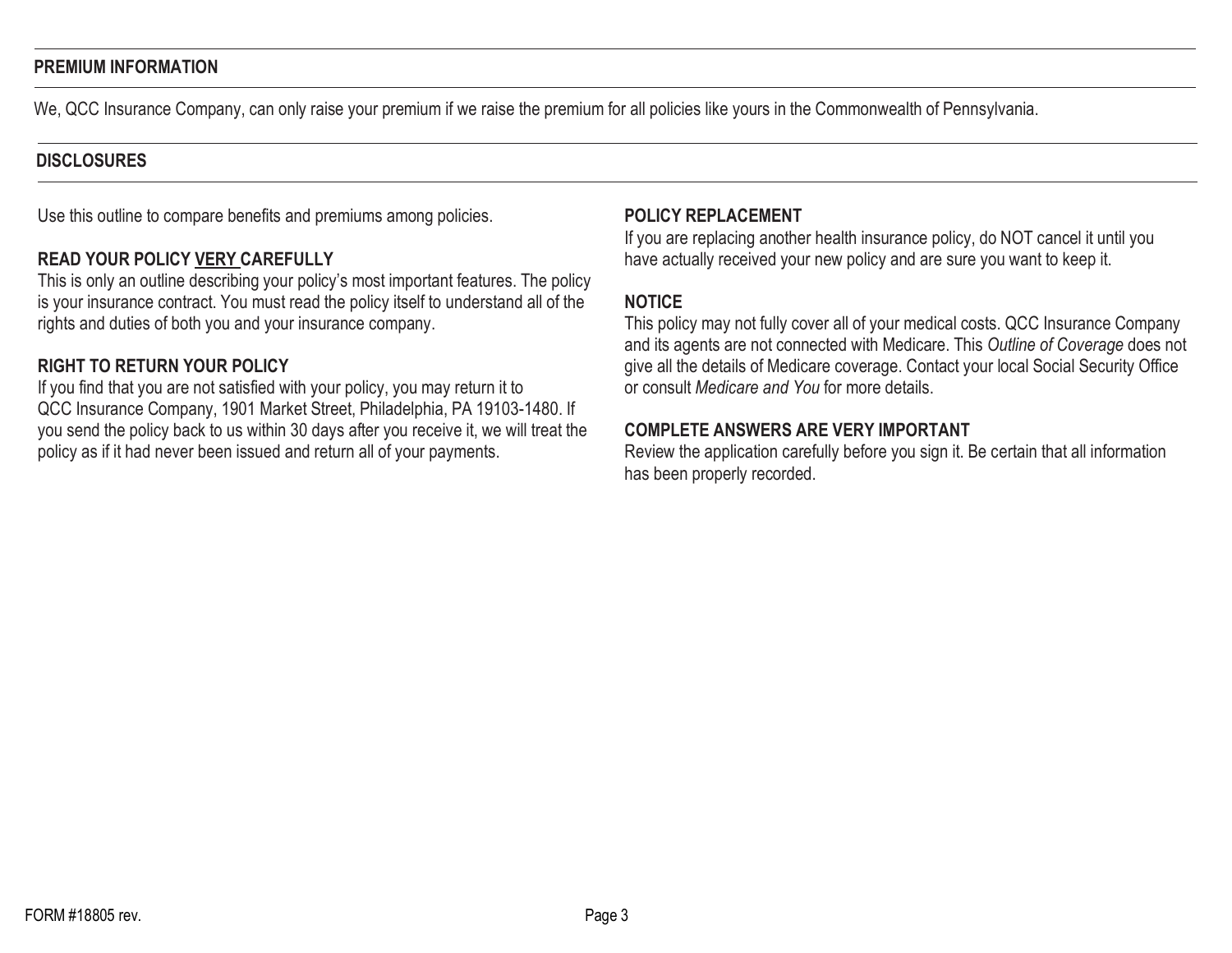\* A benefit period begins on the first day you receive services as an inpatient in a hospital and ends after you have been out of the hospital and have not received skilled care in any other facility for 60 days in a row.

| <b>SERVICES</b>                                                                                                                                                                               | <b>MEDICARE PAYS</b>                                                                                | <b>PLAN A PAYS</b>                    | <b>WITH PLAN A, YOU PAY</b> |
|-----------------------------------------------------------------------------------------------------------------------------------------------------------------------------------------------|-----------------------------------------------------------------------------------------------------|---------------------------------------|-----------------------------|
| <b>HOSPITALIZATION*</b>                                                                                                                                                                       |                                                                                                     |                                       |                             |
| Semiprivate room and board, general nursing, and<br>miscellaneous services and supplies.                                                                                                      |                                                                                                     |                                       |                             |
| First 60 days                                                                                                                                                                                 | All but \$1,556                                                                                     | \$0                                   | \$1,556 (Part A deductible) |
| 61st through 90th day                                                                                                                                                                         | All but \$389 a day                                                                                 | \$389 a day                           | \$0                         |
| 91st day and after:                                                                                                                                                                           |                                                                                                     |                                       |                             |
| While using 60 lifetime reserve days<br>$\bullet$                                                                                                                                             | All but \$778 a day                                                                                 | \$778 a day                           | \$0                         |
| Once lifetime reserve days are used:                                                                                                                                                          |                                                                                                     |                                       |                             |
| Additional 365 days<br>$\circ$                                                                                                                                                                | \$0                                                                                                 | 100% of Medicare eligible<br>expenses | $$0**$                      |
| Beyond the additional 365 days<br>$\circ$                                                                                                                                                     | \$0                                                                                                 | \$0                                   | All costs                   |
| <b>SKILLED NURSING FACILITY CARE*</b>                                                                                                                                                         |                                                                                                     |                                       |                             |
| You must meet Medicare's requirements, including having been<br>in a hospital for at least three days and entered a Medicare-<br>approved facility within 30 days after leaving the hospital. |                                                                                                     |                                       |                             |
| First 20 days                                                                                                                                                                                 | All approved amounts                                                                                | \$0                                   | \$0                         |
| 21st through 100th day                                                                                                                                                                        | All but \$194.50 a day                                                                              | \$0                                   | Up to \$194.50 a day        |
| 101st day and after                                                                                                                                                                           | \$0                                                                                                 | \$0                                   | All costs                   |
| <b>BLOOD</b>                                                                                                                                                                                  |                                                                                                     |                                       |                             |
| First three pints                                                                                                                                                                             | \$0                                                                                                 | Three pints                           | \$0                         |
| Additional amounts                                                                                                                                                                            | 100%                                                                                                | \$0                                   | \$0                         |
| <b>HOSPICE CARE</b><br>You must meet Medicare's requirements, including a doctor's<br>certification of terminal illness.                                                                      | All but very limited<br>copayment/coinsurance for<br>outpatient drugs and inpatient<br>respite care | Medicare<br>copayment/coinsurance     | \$0                         |

\*\*NOTICE: When your Medicare Part A hospital benefits are exhausted, the insurer stands in the place of Medicare and will pay whatever amount Medicare would have paid for up to an additional 365 days as provided in the policy's "Core Benefits." During this time, the hospital is prohibited from billing you for the balance based on any difference between its billed charges and the amount Medicare would have paid.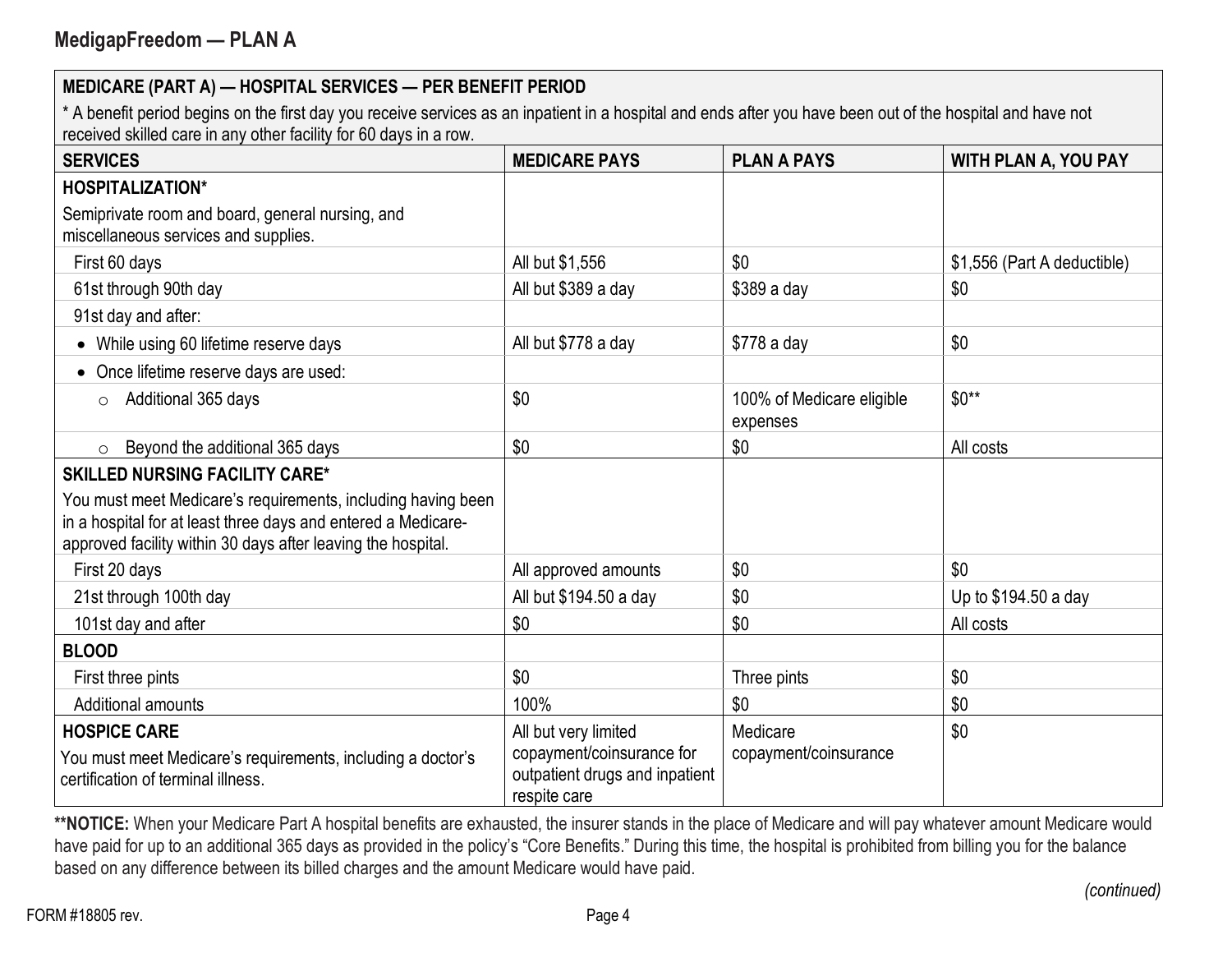| <b>SERVICES</b>                                                                                                                                                                                                                                                                 | <b>MEDICARE PAYS</b> | <b>PLAN A PAYS</b> | <b>WITH PLAN A, YOU PAY</b> |
|---------------------------------------------------------------------------------------------------------------------------------------------------------------------------------------------------------------------------------------------------------------------------------|----------------------|--------------------|-----------------------------|
| <b>MEDICAL EXPENSES - IN OR OUT OF THE HOSPITAL</b><br>AND OUTPATIENT HOSPITAL TREATMENT, such as<br>physician's services, inpatient and outpatient medical and<br>surgical services and supplies, physical and speech therapy,<br>diagnostic tests, durable medical equipment. |                      |                    |                             |
| First \$233 of Medicare-approved amounts†                                                                                                                                                                                                                                       | \$0                  | \$0                | \$233 (Part B deductible)   |
| Remainder of Medicare-approved amounts                                                                                                                                                                                                                                          | Generally 80%        | Generally 20%      | \$0                         |
| Part B excess charges (above Medicare-approved amounts)                                                                                                                                                                                                                         | \$0                  | \$0                | All costs                   |
| <b>BLOOD</b>                                                                                                                                                                                                                                                                    |                      |                    |                             |
| First three pints                                                                                                                                                                                                                                                               | \$0                  | All costs          | \$0                         |
| Next \$233 of Medicare-approved amounts†                                                                                                                                                                                                                                        | \$0                  | \$0                | \$233 (Part B deductible)   |
| Remainder of Medicare-approved amounts                                                                                                                                                                                                                                          | 80%                  | 20%                | \$0                         |
| <b>CLINICAL LABORATORY SERVICES - TESTS FOR</b><br><b>DIAGNOSTIC SERVICES</b>                                                                                                                                                                                                   | 100%                 | \$0                | \$0                         |

| <b>MEDICARE (PARTS A &amp; B)</b>                              |                      |                    |                             |
|----------------------------------------------------------------|----------------------|--------------------|-----------------------------|
| <b>SERVICES</b>                                                | <b>MEDICARE PAYS</b> | <b>PLAN A PAYS</b> | <b>WITH PLAN A, YOU PAY</b> |
| <b>HOME HEALTH CARE — MEDICARE-APPROVED SERVICES</b>           |                      |                    |                             |
| Medically necessary skilled care services and medical supplies | 100%                 | \$0                | \$0                         |
| Durable medical equipment                                      |                      |                    |                             |
| First \$233 of Medicare-approved amounts†                      | \$0                  | \$0                | \$233 (Part B deductible)   |
| Remainder of Medicare-approved amounts                         | 80%                  | 20%                | \$0                         |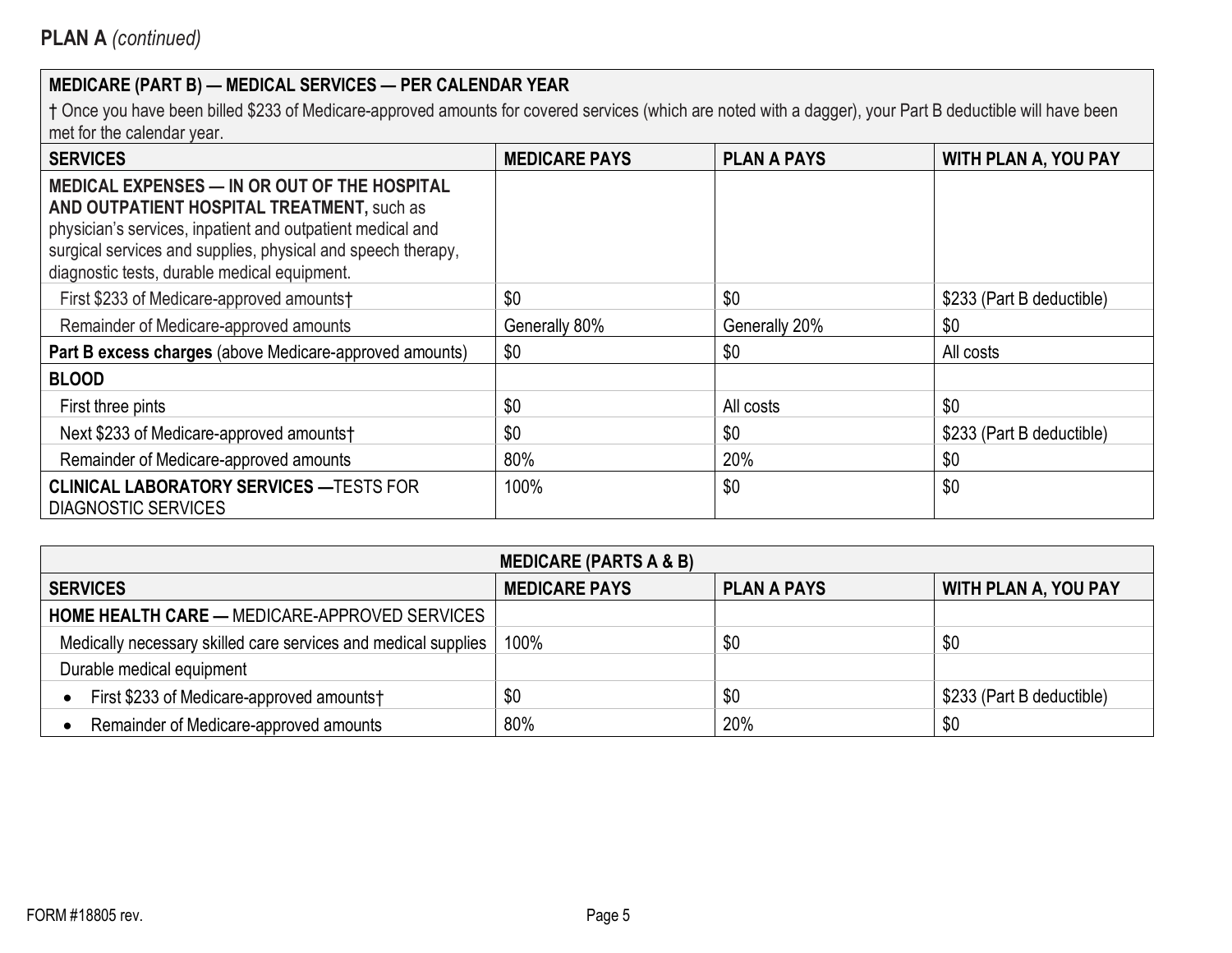\* A benefit period begins on the first day you receive services as an inpatient in a hospital and ends after you have been out of the hospital and have not received skilled care in any other facility for 60 days in a row.

| <b>SERVICES</b>                                                                                                                                                                               | <b>MEDICARE PAYS</b>                                                                                | <b>PLAN B PAYS</b>                    | <b>WITH PLAN B, YOU PAY</b> |
|-----------------------------------------------------------------------------------------------------------------------------------------------------------------------------------------------|-----------------------------------------------------------------------------------------------------|---------------------------------------|-----------------------------|
| <b>HOSPITALIZATION*</b>                                                                                                                                                                       |                                                                                                     |                                       |                             |
| Semiprivate room and board, general nursing, and<br>miscellaneous services and supplies.                                                                                                      |                                                                                                     |                                       |                             |
| First 60 days                                                                                                                                                                                 | All but \$1,556                                                                                     | \$1,556 (Part A deductible)           | \$0                         |
| 61st through 90th day                                                                                                                                                                         | All but \$389 a day                                                                                 | \$389 a day                           | \$0                         |
| 91st day and after:                                                                                                                                                                           |                                                                                                     |                                       |                             |
| While using 60 lifetime reserve days                                                                                                                                                          | All but \$778 a day                                                                                 | \$778 a day                           | \$0                         |
| Once lifetime reserve days are used:                                                                                                                                                          |                                                                                                     |                                       |                             |
| Additional 365 days<br>$\circ$                                                                                                                                                                | \$0                                                                                                 | 100% of Medicare eligible<br>expenses | $$0**$                      |
| Beyond the additional 365 days<br>$\circ$                                                                                                                                                     | \$0                                                                                                 | \$0                                   | All costs                   |
| <b>SKILLED NURSING FACILITY CARE*</b>                                                                                                                                                         |                                                                                                     |                                       |                             |
| You must meet Medicare's requirements, including having been<br>in a hospital for at least three days and entered a Medicare-<br>approved facility within 30 days after leaving the hospital. |                                                                                                     |                                       |                             |
| First 20 days                                                                                                                                                                                 | All approved amounts                                                                                | \$0                                   | \$0                         |
| 21st through 100th day                                                                                                                                                                        | All but \$194.50 a day                                                                              | \$0                                   | Up to \$194.50 a day        |
| 101st day and after                                                                                                                                                                           | \$0                                                                                                 | \$0                                   | All costs                   |
| <b>BLOOD</b>                                                                                                                                                                                  |                                                                                                     |                                       |                             |
| First three pints                                                                                                                                                                             | \$0                                                                                                 | Three pints                           | \$0                         |
| <b>Additional amounts</b>                                                                                                                                                                     | 100%                                                                                                | \$0                                   | \$0                         |
| <b>HOSPICE CARE</b><br>You must meet Medicare's requirements, including a doctor's<br>certification of terminal illness.                                                                      | All but very limited<br>copayment/coinsurance for<br>outpatient drugs and inpatient<br>respite care | Medicare<br>copayment/coinsurance     | \$0                         |

\*\*NOTICE: When your Medicare Part A hospital benefits are exhausted, the insurer stands in the place of Medicare and will pay whatever amount Medicare would have paid for up to an additional 365 days as provided in the policy's "Core Benefits." During this time, the hospital is prohibited from billing you for the balance based on any difference between its billed charges and the amount Medicare would have paid. *(continued)*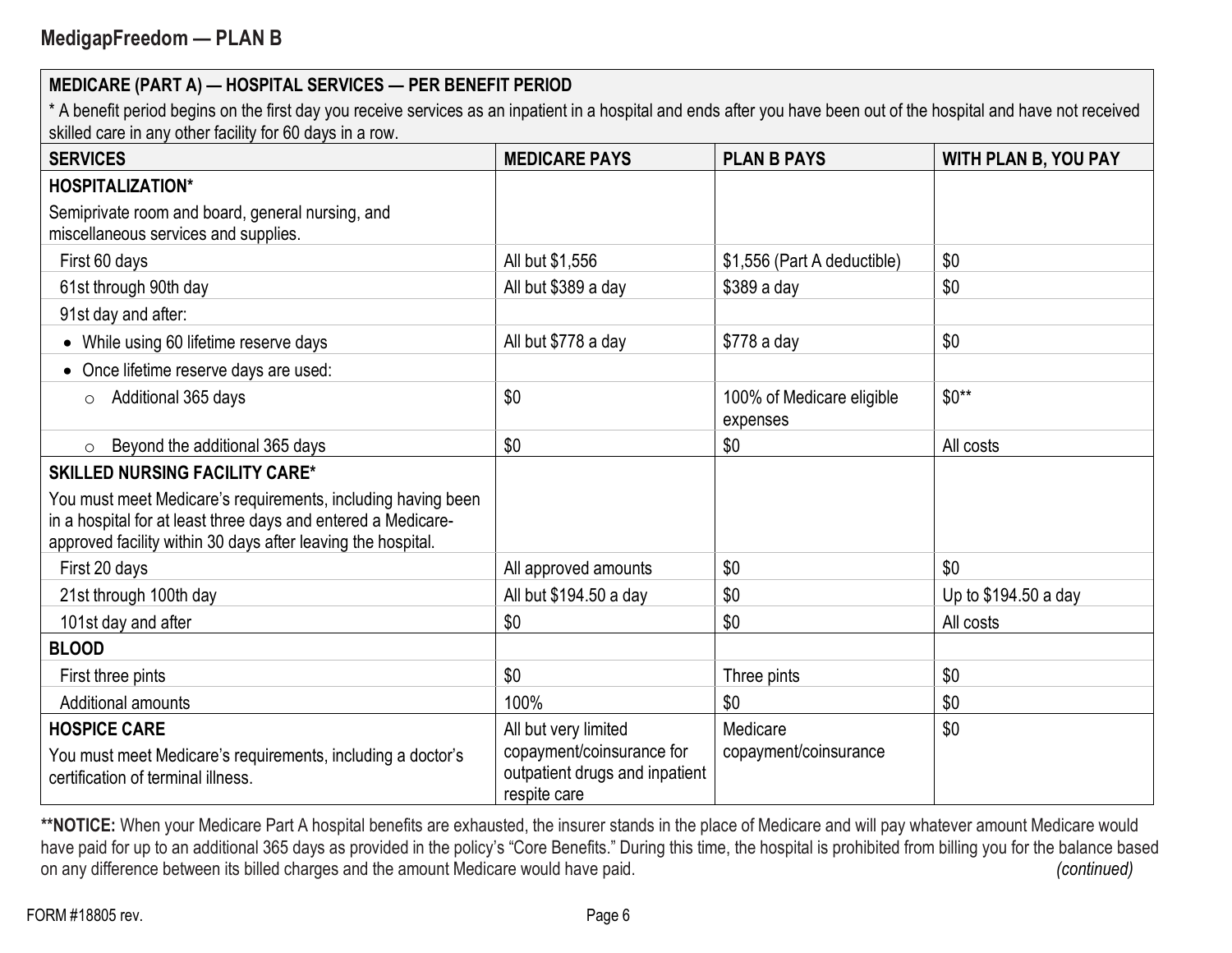| <b>SERVICES</b>                                                                                                                                                                                                                                                          | <b>MEDICARE PAYS</b> | <b>PLAN B PAYS</b> | <b>WITH PLAN B, YOU PAY</b> |
|--------------------------------------------------------------------------------------------------------------------------------------------------------------------------------------------------------------------------------------------------------------------------|----------------------|--------------------|-----------------------------|
| MEDICAL EXPENSES - IN OR OUT OF THE HOSPITAL<br>AND OUTPATIENT HOSPITAL TREATMENT, such as<br>physician's services, inpatient and outpatient medical and<br>surgical services and supplies, physical and speech therapy,<br>diagnostic tests, durable medical equipment. |                      |                    |                             |
| First \$233 of Medicare-approved amounts†                                                                                                                                                                                                                                | \$0                  | \$0                | \$233 (Part B deductible)   |
| Remainder of Medicare-approved amounts                                                                                                                                                                                                                                   | Generally 80%        | Generally 20%      | \$0                         |
| Part B excess charges (above Medicare-approved amounts)                                                                                                                                                                                                                  | \$0                  | \$0                | All costs                   |
| <b>BLOOD</b>                                                                                                                                                                                                                                                             |                      |                    |                             |
| First three pints                                                                                                                                                                                                                                                        | \$0                  | All costs          | \$0                         |
| Next \$233 of Medicare-approved amounts†                                                                                                                                                                                                                                 | \$0                  | \$0                | \$233 (Part B deductible)   |
| Remainder of Medicare-approved amounts                                                                                                                                                                                                                                   | 80%                  | 20%                | \$0                         |
| <b>CLINICAL LABORATORY SERVICES — TESTS FOR</b><br><b>DIAGNOSTIC SERVICES</b>                                                                                                                                                                                            | 100%                 | \$0                | \$0                         |

| <b>MEDICARE (PARTS A &amp; B)</b>                              |                      |                    |                             |
|----------------------------------------------------------------|----------------------|--------------------|-----------------------------|
| <b>SERVICES</b>                                                | <b>MEDICARE PAYS</b> | <b>PLAN B PAYS</b> | <b>WITH PLAN B, YOU PAY</b> |
| <b>HOME HEALTH CARE — MEDICARE-APPROVED SERVICES</b>           |                      |                    |                             |
| Medically necessary skilled care services and medical supplies | 100%                 | \$0                | \$0                         |
| Durable medical equipment                                      |                      |                    |                             |
| First \$233 of Medicare-approved amounts†                      | \$0                  | \$0                | \$233 (Part B deductible)   |
| Remainder of Medicare-approved amounts                         | 80%                  | 20%                | \$0                         |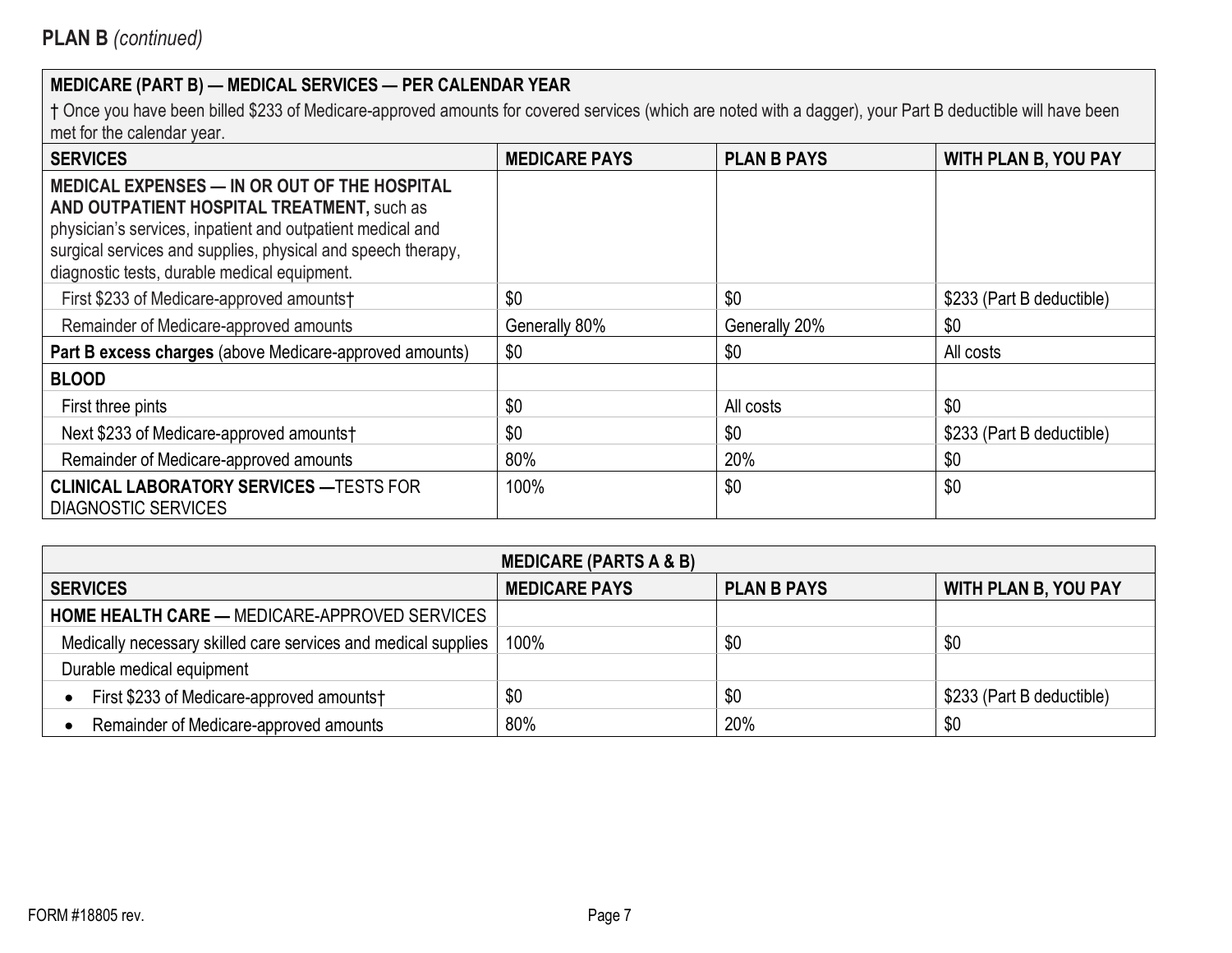\* A benefit period begins on the first day you receive services as an inpatient in a hospital and ends after you have been out of the hospital and have not received skilled care in any other facility for 60 days in a row.

| <b>SERVICES</b>                                                                                                                                                                               | <b>MEDICARE PAYS</b>                                                                                | <b>PLAN C PAYS</b>                    | <b>WITH PLAN C, YOU PAY</b> |
|-----------------------------------------------------------------------------------------------------------------------------------------------------------------------------------------------|-----------------------------------------------------------------------------------------------------|---------------------------------------|-----------------------------|
| <b>HOSPITALIZATION*</b>                                                                                                                                                                       |                                                                                                     |                                       |                             |
| Semiprivate room and board, general nursing, and<br>miscellaneous services and supplies.                                                                                                      |                                                                                                     |                                       |                             |
| First 60 days                                                                                                                                                                                 | All but \$1,556                                                                                     | \$1,556 (Part A deductible)           | \$0                         |
| 61st through 90th day                                                                                                                                                                         | All but \$389 a day                                                                                 | $$389a$ day                           | \$0                         |
| 91st day and after:                                                                                                                                                                           |                                                                                                     |                                       |                             |
| While using 60 lifetime reserve days                                                                                                                                                          | All but \$778 a day                                                                                 | \$778 a day                           | \$0                         |
| Once lifetime reserve days are used:                                                                                                                                                          |                                                                                                     |                                       |                             |
| Additional 365 days<br>$\circ$                                                                                                                                                                | \$0                                                                                                 | 100% of Medicare eligible<br>expenses | $$0**$                      |
| Beyond the additional 365 days<br>$\circ$                                                                                                                                                     | \$0                                                                                                 | \$0                                   | All costs                   |
| <b>SKILLED NURSING FACILITY CARE*</b>                                                                                                                                                         |                                                                                                     |                                       |                             |
| You must meet Medicare's requirements, including having been<br>in a hospital for at least three days and entered a Medicare-<br>approved facility within 30 days after leaving the hospital. |                                                                                                     |                                       |                             |
| First 20 days                                                                                                                                                                                 | All approved amounts                                                                                | \$0                                   | \$0                         |
| 21st through 100th day                                                                                                                                                                        | All but \$194.50 a day                                                                              | Up to \$194.50 a day                  | \$0                         |
| 101st day and after                                                                                                                                                                           | \$0                                                                                                 | \$0                                   | All costs                   |
| <b>BLOOD</b>                                                                                                                                                                                  |                                                                                                     |                                       |                             |
| First three pints                                                                                                                                                                             | \$0                                                                                                 | Three pints                           | \$0                         |
| <b>Additional amounts</b>                                                                                                                                                                     | 100%                                                                                                | \$0                                   | \$0                         |
| <b>HOSPICE CARE</b><br>You must meet Medicare's requirements, including a doctor's<br>certification of terminal illness.                                                                      | All but very limited<br>copayment/coinsurance for<br>outpatient drugs and inpatient<br>respite care | Medicare<br>copayment/coinsurance     | \$0                         |

\*\*NOTICE: When your Medicare Part A hospital benefits are exhausted, the insurer stands in the place of Medicare and will pay whatever amount Medicare would have paid for up to an additional 365 days as provided in the policy's "Core Benefits." During this time, the hospital is prohibited from billing you for the balance based on any difference between its billed charges and the amount Medicare would have paid.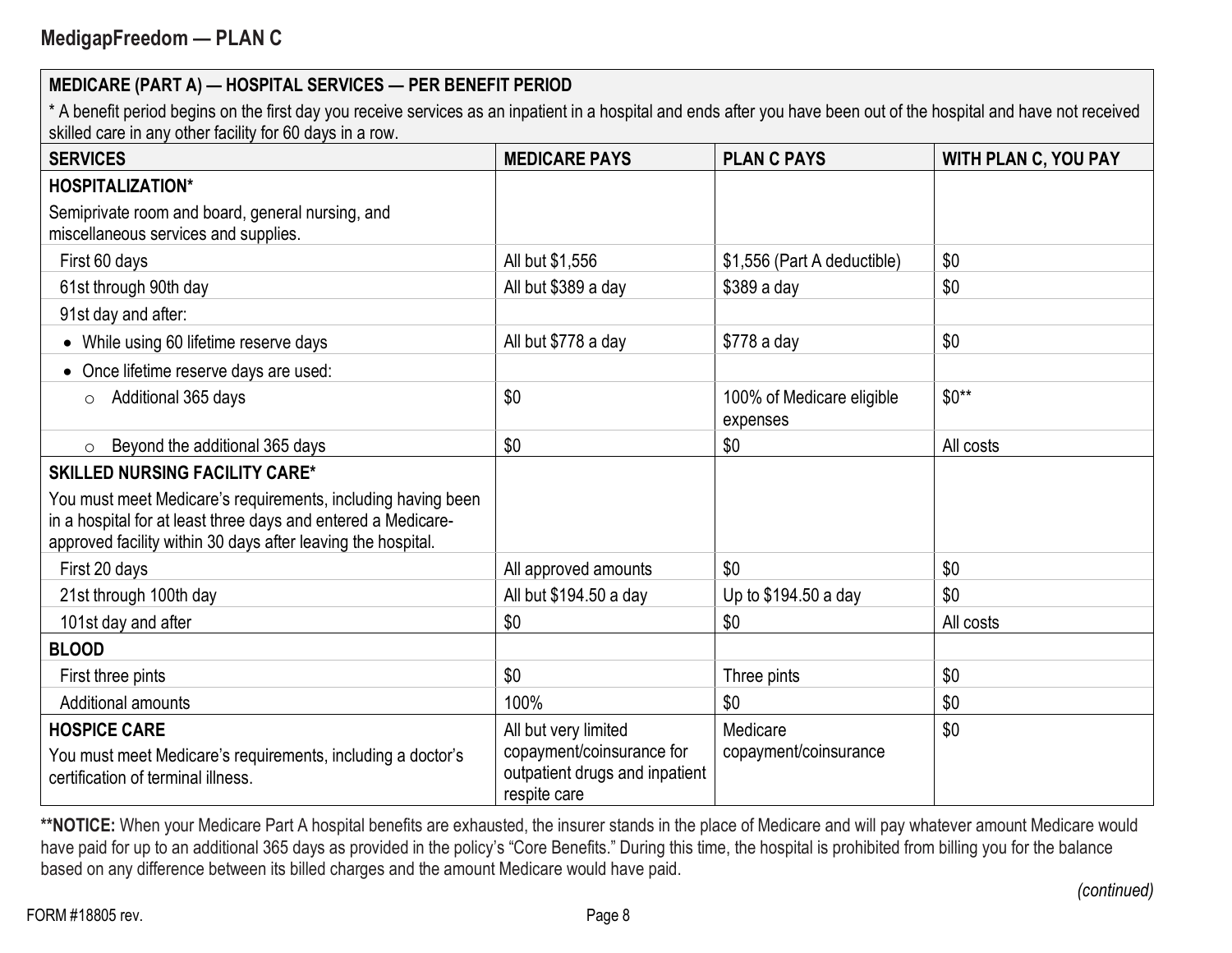| <b>SERVICES</b>                                                                                                                                                                                                                                                              | <b>MEDICARE PAYS</b>                     | <b>PLAN C PAYS</b>                               | <b>WITH PLAN C, YOU PAY</b>                           |
|------------------------------------------------------------------------------------------------------------------------------------------------------------------------------------------------------------------------------------------------------------------------------|------------------------------------------|--------------------------------------------------|-------------------------------------------------------|
| MEDICAL EXPENSES - IN OR OUT OF THE HOSPITAL AND<br><b>OUTPATIENT HOSPITAL TREATMENT, such as physician's services,</b><br>inpatient and outpatient medical and surgical services and supplies,<br>physical and speech therapy, diagnostic tests, durable medical equipment. |                                          |                                                  |                                                       |
| First \$233 of Medicare-approved amounts†                                                                                                                                                                                                                                    | \$0                                      | \$233 (Part B deductible)                        | \$0                                                   |
| Remainder of Medicare-approved amounts                                                                                                                                                                                                                                       | Generally 80%                            | Generally 20%                                    | \$0                                                   |
| Part B excess charges (above Medicare-approved amounts)                                                                                                                                                                                                                      | \$0                                      | \$0                                              | All costs                                             |
| <b>BLOOD</b>                                                                                                                                                                                                                                                                 |                                          |                                                  |                                                       |
| First three pints                                                                                                                                                                                                                                                            | \$0                                      | All costs                                        | \$0                                                   |
| Next \$233 of Medicare-approved amounts†                                                                                                                                                                                                                                     | \$0                                      | \$233 (Part B deductible)                        | \$0                                                   |
| Remainder of Medicare-approved amounts                                                                                                                                                                                                                                       | 80%                                      | 20%                                              | \$0                                                   |
| <b>CLINICAL LABORATORY SERVICES - TESTS FOR DIAGNOSTIC</b><br><b>SERVICES</b>                                                                                                                                                                                                | 100%                                     | \$0                                              | \$0                                                   |
|                                                                                                                                                                                                                                                                              | <b>MEDICARE (PARTS A &amp; B)</b>        |                                                  |                                                       |
| <b>SERVICES</b>                                                                                                                                                                                                                                                              | <b>MEDICARE PAYS</b>                     | <b>PLAN C PAYS</b>                               | <b>WITH PLAN C, YOU PAY</b>                           |
| <b>HOME HEALTH CARE - MEDICARE-APPROVED SERVICES</b>                                                                                                                                                                                                                         |                                          |                                                  |                                                       |
| Medically necessary skilled care services and medical supplies                                                                                                                                                                                                               | 100%                                     | \$0                                              | \$0                                                   |
| Durable medical equipment                                                                                                                                                                                                                                                    |                                          |                                                  |                                                       |
| First \$233 of Medicare-approved amounts†                                                                                                                                                                                                                                    | \$0                                      | \$233 (Part B deductible)                        | \$0                                                   |
| Remainder of Medicare-approved amounts                                                                                                                                                                                                                                       | 80%                                      | 20%                                              | \$0                                                   |
|                                                                                                                                                                                                                                                                              | OTHER BENEFITS - NOT COVERED BY MEDICARE |                                                  |                                                       |
| <b>SERVICES</b>                                                                                                                                                                                                                                                              | <b>MEDICARE PAYS</b>                     | <b>PLAN C PAYS</b>                               | <b>WITH PLAN C, YOU PAY</b>                           |
| <b>FOREIGN TRAVEL - NOT COVERED BY MEDICARE</b>                                                                                                                                                                                                                              |                                          |                                                  |                                                       |
| Medically necessary emergency care services beginning during the first 60<br>days of each trip outside the USA                                                                                                                                                               |                                          |                                                  |                                                       |
| First \$250 each calendar year                                                                                                                                                                                                                                               | \$0                                      | \$0                                              | \$250                                                 |
| Remainder of charges                                                                                                                                                                                                                                                         | \$0                                      | 80% to a lifetime maximum<br>benefit of \$50,000 | 20% and amounts over the<br>\$50,000 lifetime maximum |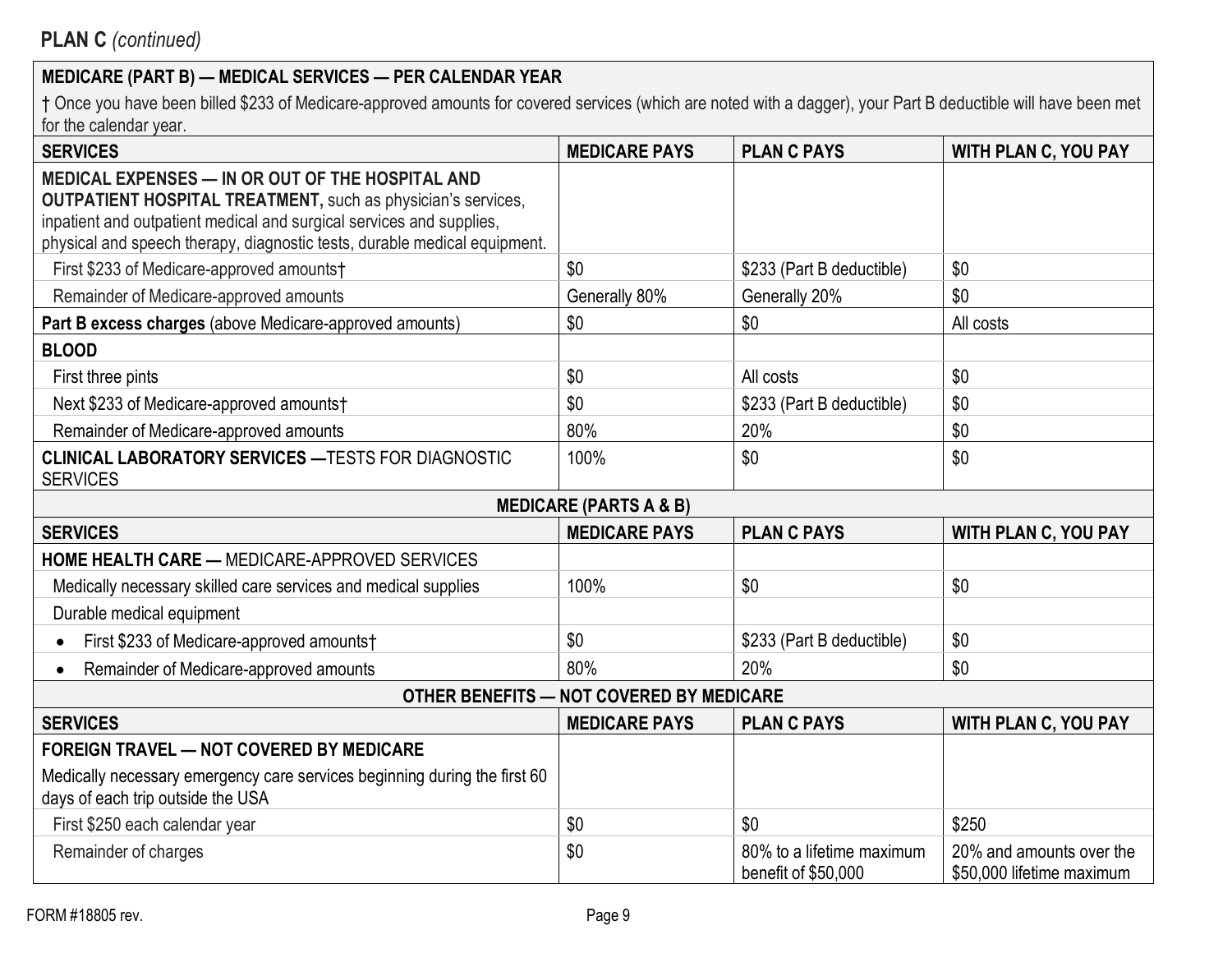\* A benefit period begins on the first day you receive services as an inpatient in a hospital and ends after you have been out of the hospital and have not received skilled care in any other facility for 60 days in a row.

| <b>SERVICES</b>                                                                                                                                                                               | <b>MEDICARE PAYS</b>                                                     | <b>PLAND PAYS</b>                     | <b>WITH PLAN D, YOU PAY</b> |
|-----------------------------------------------------------------------------------------------------------------------------------------------------------------------------------------------|--------------------------------------------------------------------------|---------------------------------------|-----------------------------|
| <b>HOSPITALIZATION*</b>                                                                                                                                                                       |                                                                          |                                       |                             |
| Semiprivate room and board, general nursing, and miscellaneous<br>services and supplies.                                                                                                      |                                                                          |                                       |                             |
| First 60 days                                                                                                                                                                                 | All but \$1,556                                                          | \$1,556 (Part A<br>deductible)        | \$0                         |
| 61st through 90th day                                                                                                                                                                         | All but \$389 a day                                                      | $$389a$ day                           | \$0                         |
| 91st day and after:                                                                                                                                                                           |                                                                          |                                       |                             |
| • While using 60 lifetime reserve days                                                                                                                                                        | All but \$778 a day                                                      | \$778 a day                           | \$0                         |
| Once lifetime reserve days are used:                                                                                                                                                          |                                                                          |                                       |                             |
| Additional 365 days<br>$\circ$                                                                                                                                                                | \$0                                                                      | 100% of Medicare<br>eligible expenses | $$0**$$                     |
| Beyond the additional 365 days<br>$\circ$                                                                                                                                                     | \$0                                                                      | \$0                                   | All costs                   |
| <b>SKILLED NURSING FACILITY CARE*</b>                                                                                                                                                         |                                                                          |                                       |                             |
| You must meet Medicare's requirements, including having been<br>in a hospital for at least three days and entered a Medicare-<br>approved facility within 30 days after leaving the hospital. |                                                                          |                                       |                             |
| First 20 days                                                                                                                                                                                 | All approved amounts                                                     | \$0                                   | \$0                         |
| 21st through 100th day                                                                                                                                                                        | All but \$194.50 a day                                                   | Up to \$194.50 a day                  | \$0                         |
| 101st day and after                                                                                                                                                                           | \$0                                                                      | \$0                                   | All costs                   |
| <b>BLOOD</b>                                                                                                                                                                                  |                                                                          |                                       |                             |
| First three pints                                                                                                                                                                             | \$0                                                                      | Three pints                           | \$0                         |
| Additional amounts                                                                                                                                                                            | 100%                                                                     | \$0                                   | \$0                         |
| <b>HOSPICE CARE</b>                                                                                                                                                                           | All but very limited                                                     | Medicare                              | \$0                         |
| You must meet Medicare's requirements, including a doctor's<br>certification of terminal illness.                                                                                             | copayment/coinsurance for outpatient<br>drugs and inpatient respite care | copayment/coinsurance                 |                             |

\*\*NOTICE: When your Medicare Part A hospital benefits are exhausted, the insurer stands in the place of Medicare and will pay whatever amount Medicare would have paid for up to an additional 365 days as provided in the policy's "Core Benefits." During this time, the hospital is prohibited from billing you for the balance based on any difference between its billed charges and the amount Medicare would have paid. (*continued)* (*continued*)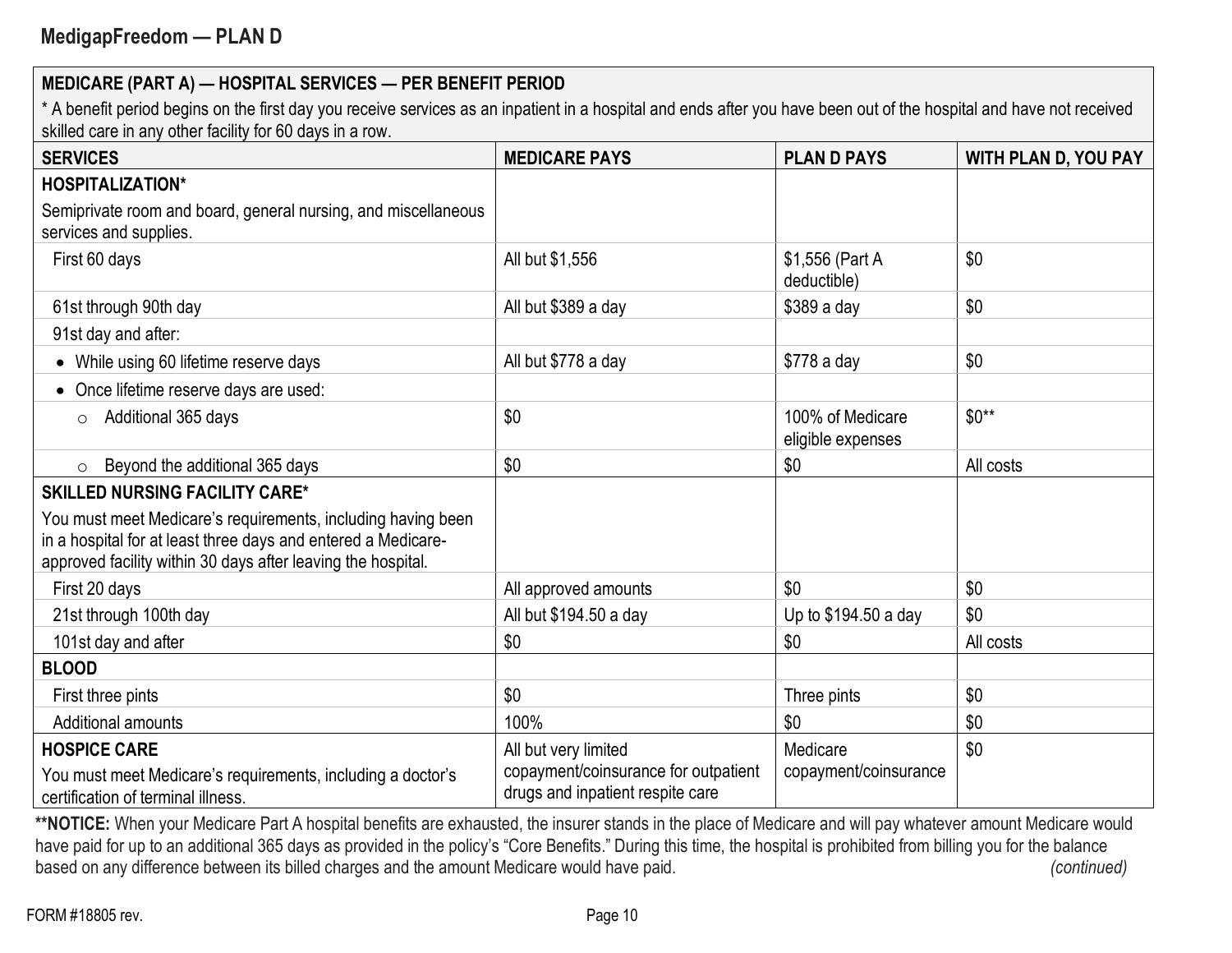| <b>SERVICES</b>                                                                                                                                                                                                                                                              | <b>MEDICARE PAYS</b>                     | <b>PLAND PAYS</b>                                | <b>WITH PLAN D, YOU PAY</b>                           |
|------------------------------------------------------------------------------------------------------------------------------------------------------------------------------------------------------------------------------------------------------------------------------|------------------------------------------|--------------------------------------------------|-------------------------------------------------------|
| MEDICAL EXPENSES - IN OR OUT OF THE HOSPITAL AND<br><b>OUTPATIENT HOSPITAL TREATMENT, such as physician's services,</b><br>inpatient and outpatient medical and surgical services and supplies,<br>physical and speech therapy, diagnostic tests, durable medical equipment. |                                          |                                                  |                                                       |
| First \$233 of Medicare-approved amounts†                                                                                                                                                                                                                                    | \$0                                      | \$0                                              | \$233 (Part B deductible)                             |
| Remainder of Medicare-approved amounts                                                                                                                                                                                                                                       | Generally 80%                            | Generally 20%                                    | \$0                                                   |
| Part B excess charges (above Medicare-approved amounts)                                                                                                                                                                                                                      | \$0                                      | \$0                                              | All costs                                             |
| <b>BLOOD</b>                                                                                                                                                                                                                                                                 |                                          |                                                  |                                                       |
| First three pints                                                                                                                                                                                                                                                            | \$0                                      | All costs                                        | \$0                                                   |
| Next \$233 of Medicare-approved amounts†                                                                                                                                                                                                                                     | \$0                                      | \$0                                              | \$233 (Part B deductible)                             |
| Remainder of Medicare-approved amounts                                                                                                                                                                                                                                       | 80%                                      | 20%                                              | \$0                                                   |
| <b>CLINICAL LABORATORY SERVICES - TESTS FOR DIAGNOSTIC</b><br><b>SERVICES</b>                                                                                                                                                                                                | 100%                                     | \$0                                              | \$0                                                   |
|                                                                                                                                                                                                                                                                              | <b>MEDICARE (PARTS A &amp; B)</b>        |                                                  |                                                       |
| <b>SERVICES</b>                                                                                                                                                                                                                                                              | <b>MEDICARE PAYS</b>                     | <b>PLAND PAYS</b>                                | <b>WITH PLAN D, YOU PAY</b>                           |
| <b>HOME HEALTH CARE - MEDICARE-APPROVED SERVICES</b>                                                                                                                                                                                                                         |                                          |                                                  |                                                       |
| Medically necessary skilled care services and medical supplies                                                                                                                                                                                                               | 100%                                     | \$0                                              | \$0                                                   |
| Durable medical equipment                                                                                                                                                                                                                                                    |                                          |                                                  |                                                       |
| First \$233 of Medicare-approved amounts†                                                                                                                                                                                                                                    | \$0                                      | \$0                                              | \$233 (Part B deductible)                             |
| Remainder of Medicare-approved amounts                                                                                                                                                                                                                                       | 80%                                      | 20%                                              | \$0                                                   |
|                                                                                                                                                                                                                                                                              | OTHER BENEFITS - NOT COVERED BY MEDICARE |                                                  |                                                       |
| <b>SERVICES</b>                                                                                                                                                                                                                                                              | <b>MEDICARE PAYS</b>                     | <b>PLAN D PAYS</b>                               | <b>WITH PLAN D, YOU PAY</b>                           |
| <b>FOREIGN TRAVEL - NOT COVERED BY MEDICARE</b>                                                                                                                                                                                                                              |                                          |                                                  |                                                       |
| Medically necessary emergency care services beginning during the first 60<br>days of each trip outside the USA                                                                                                                                                               |                                          |                                                  |                                                       |
| First \$250 each calendar year                                                                                                                                                                                                                                               | \$0                                      | \$0                                              | \$250                                                 |
| Remainder of charges                                                                                                                                                                                                                                                         | \$0                                      | 80% to a lifetime maximum<br>benefit of \$50,000 | 20% and amounts over the<br>\$50,000 lifetime maximum |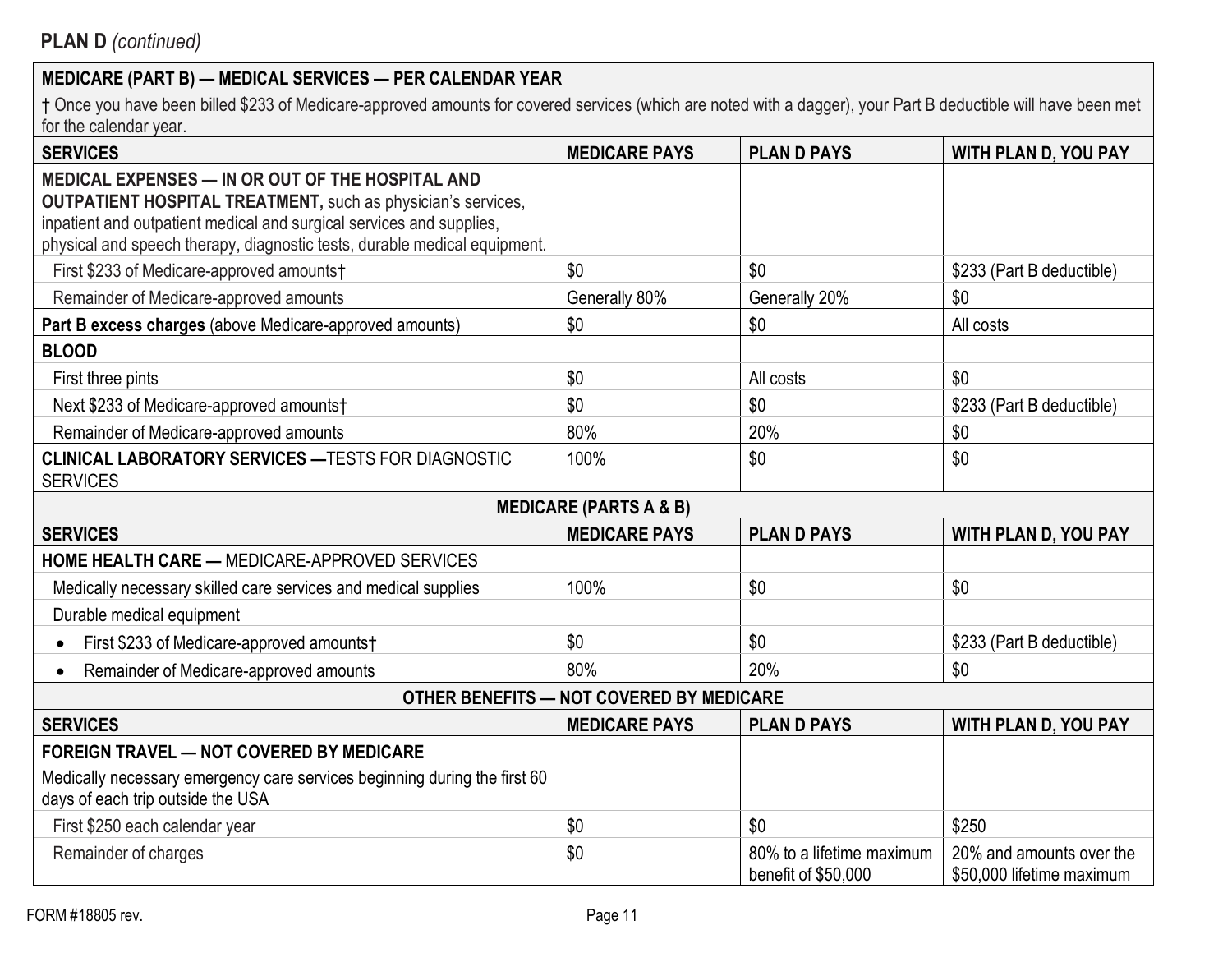\* A benefit period begins on the first day you receive services as an inpatient in a hospital and ends after you have been out of the hospital and have not received skilled care in any other facility for 60 days in a row.

| <b>SERVICES</b>                                                                                                                                                                               | <b>MEDICARE PAYS</b>                                                                                | <b>PLAN F PAYS</b>                    | <b>WITH PLAN F, YOU PAY</b> |
|-----------------------------------------------------------------------------------------------------------------------------------------------------------------------------------------------|-----------------------------------------------------------------------------------------------------|---------------------------------------|-----------------------------|
| <b>HOSPITALIZATION*</b>                                                                                                                                                                       |                                                                                                     |                                       |                             |
| Semiprivate room and board, general nursing, and<br>miscellaneous services and supplies.                                                                                                      |                                                                                                     |                                       |                             |
| First 60 days                                                                                                                                                                                 | All but \$1,556                                                                                     | \$1,556 (Part A deductible)           | \$0                         |
| 61st through 90th day                                                                                                                                                                         | All but \$389 a day                                                                                 | \$389 a day                           | \$0                         |
| 91st day and after:                                                                                                                                                                           |                                                                                                     |                                       |                             |
| While using 60 lifetime reserve days<br>$\bullet$                                                                                                                                             | All but \$778 a day                                                                                 | \$778 a day                           | \$0                         |
| Once lifetime reserve days are used:                                                                                                                                                          |                                                                                                     |                                       |                             |
| Additional 365 days<br>$\circ$                                                                                                                                                                | \$0                                                                                                 | 100% of Medicare eligible<br>expenses | $$0**$                      |
| Beyond the additional 365 days<br>$\circ$                                                                                                                                                     | \$0                                                                                                 | \$0                                   | All costs                   |
| <b>SKILLED NURSING FACILITY CARE*</b>                                                                                                                                                         |                                                                                                     |                                       |                             |
| You must meet Medicare's requirements, including having been<br>in a hospital for at least three days and entered a Medicare-<br>approved facility within 30 days after leaving the hospital. |                                                                                                     |                                       |                             |
| First 20 days                                                                                                                                                                                 | All approved amounts                                                                                | \$0                                   | \$0                         |
| 21st through 100th day                                                                                                                                                                        | All but \$194.50 a day                                                                              | Up to \$194.50 a day                  | \$0                         |
| 101st day and after                                                                                                                                                                           | \$0                                                                                                 | \$0                                   | All costs                   |
| <b>BLOOD</b>                                                                                                                                                                                  |                                                                                                     |                                       |                             |
| First three pints                                                                                                                                                                             | \$0                                                                                                 | Three pints                           | \$0                         |
| Additional amounts                                                                                                                                                                            | 100%                                                                                                | \$0                                   | \$0                         |
| <b>HOSPICE CARE</b><br>You must meet Medicare's requirements, including a doctor's<br>certification of terminal illness.                                                                      | All but very limited<br>copayment/coinsurance for<br>outpatient drugs and inpatient<br>respite care | Medicare<br>copayment/coinsurance     | \$0                         |

\*\*NOTICE: When your Medicare Part A hospital benefits are exhausted, the insurer stands in the place of Medicare and will pay whatever amount Medicare would have paid for up to an additional 365 days as provided in the policy's "Core Benefits." During this time, the hospital is prohibited from billing you for the balance based on any difference between its billed charges and the amount Medicare would have paid. (continued) (continued)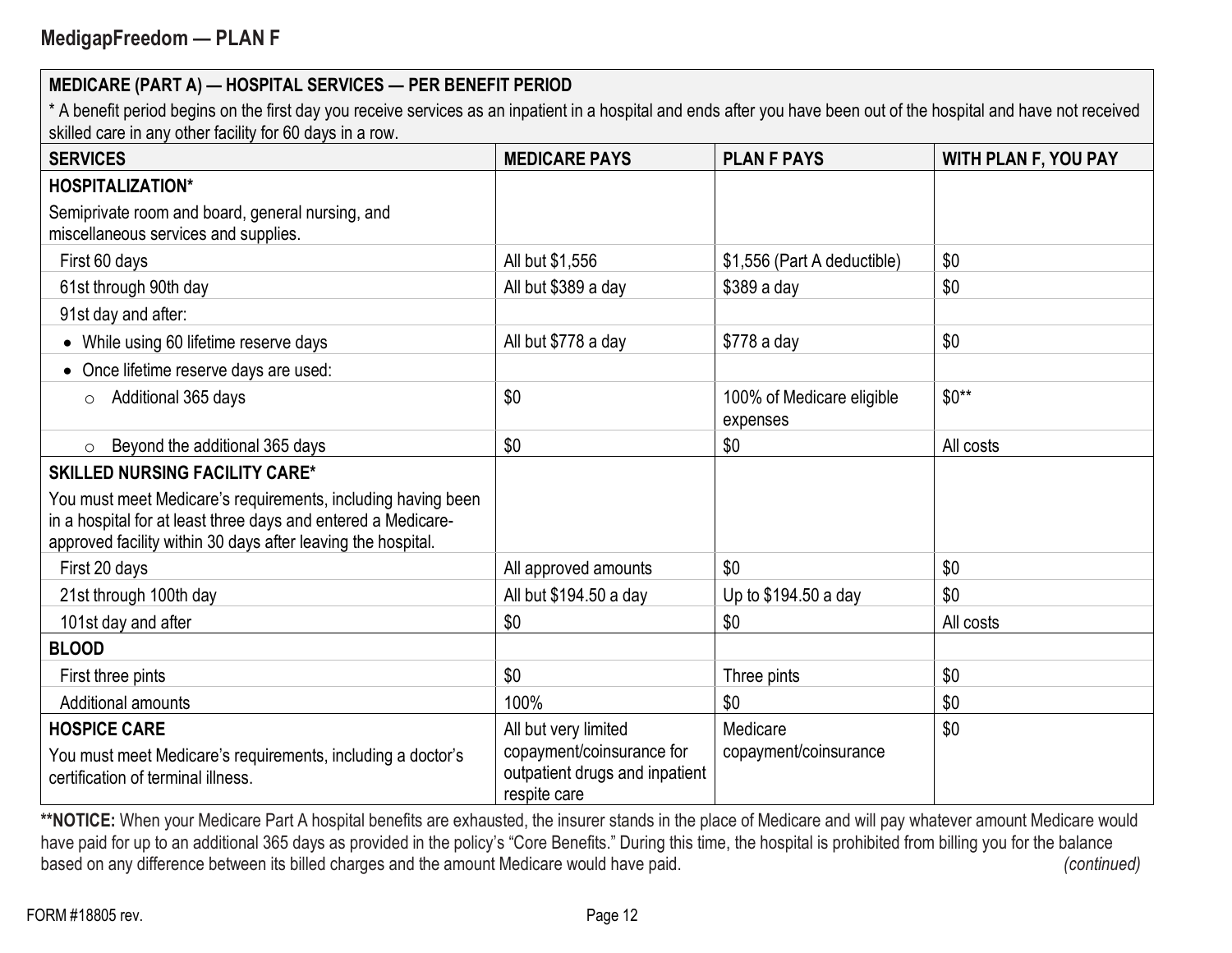| <b>SERVICES</b>                                                                                                                                                                                                                                                              | <b>MEDICARE PAYS</b>                     | <b>PLAN F PAYS</b>                               | WITH PLAN F, YOU PAY                                  |
|------------------------------------------------------------------------------------------------------------------------------------------------------------------------------------------------------------------------------------------------------------------------------|------------------------------------------|--------------------------------------------------|-------------------------------------------------------|
| MEDICAL EXPENSES - IN OR OUT OF THE HOSPITAL AND<br><b>OUTPATIENT HOSPITAL TREATMENT, such as physician's services,</b><br>inpatient and outpatient medical and surgical services and supplies,<br>physical and speech therapy, diagnostic tests, durable medical equipment. |                                          |                                                  |                                                       |
| First \$233 of Medicare-approved amounts†                                                                                                                                                                                                                                    | \$0                                      | \$233 (Part B deductible)                        | \$0                                                   |
| Remainder of Medicare-approved amounts                                                                                                                                                                                                                                       | Generally 80%                            | Generally 20%                                    | \$0                                                   |
| Part B excess charges (above Medicare-approved amounts)                                                                                                                                                                                                                      | \$0                                      | 100%                                             | \$0                                                   |
| <b>BLOOD</b>                                                                                                                                                                                                                                                                 |                                          |                                                  |                                                       |
| First three pints                                                                                                                                                                                                                                                            | \$0                                      | All costs                                        | \$0                                                   |
| Next \$233 of Medicare-approved amounts†                                                                                                                                                                                                                                     | \$0                                      | \$233 (Part B deductible)                        | \$0                                                   |
| Remainder of Medicare-approved amounts                                                                                                                                                                                                                                       | 80%                                      | 20%                                              | \$0                                                   |
| <b>CLINICAL LABORATORY SERVICES - TESTS FOR DIAGNOSTIC</b><br><b>SERVICES</b>                                                                                                                                                                                                | 100%                                     | \$0                                              | \$0                                                   |
|                                                                                                                                                                                                                                                                              | <b>MEDICARE (PARTS A &amp; B)</b>        |                                                  |                                                       |
| <b>SERVICES</b>                                                                                                                                                                                                                                                              | <b>MEDICARE PAYS</b>                     | <b>PLAN F PAYS</b>                               | WITH PLAN F, YOU PAY                                  |
| <b>HOME HEALTH CARE - MEDICARE-APPROVED SERVICES</b>                                                                                                                                                                                                                         |                                          |                                                  |                                                       |
| Medically necessary skilled care services and medical supplies                                                                                                                                                                                                               | 100%                                     | \$0                                              | \$0                                                   |
| Durable medical equipment                                                                                                                                                                                                                                                    |                                          |                                                  |                                                       |
| First \$233 of Medicare-approved amounts†                                                                                                                                                                                                                                    | \$0                                      | \$233 (Part B deductible)                        | \$0                                                   |
| Remainder of Medicare-approved amounts<br>$\bullet$                                                                                                                                                                                                                          | 80%                                      | 20%                                              | \$0                                                   |
|                                                                                                                                                                                                                                                                              | OTHER BENEFITS - NOT COVERED BY MEDICARE |                                                  |                                                       |
| <b>SERVICES</b>                                                                                                                                                                                                                                                              | <b>MEDICARE PAYS</b>                     | <b>PLAN F PAYS</b>                               | <b>WITH PLAN F, YOU PAY</b>                           |
| <b>FOREIGN TRAVEL - NOT COVERED BY MEDICARE</b>                                                                                                                                                                                                                              |                                          |                                                  |                                                       |
| Medically necessary emergency care services beginning during the first 60<br>days of each trip outside the USA                                                                                                                                                               |                                          |                                                  |                                                       |
| First \$250 each calendar year                                                                                                                                                                                                                                               | \$0                                      | \$0                                              | \$250                                                 |
| Remainder of charges                                                                                                                                                                                                                                                         | \$0                                      | 80% to a lifetime maximum<br>benefit of \$50,000 | 20% and amounts over the<br>\$50,000 lifetime maximum |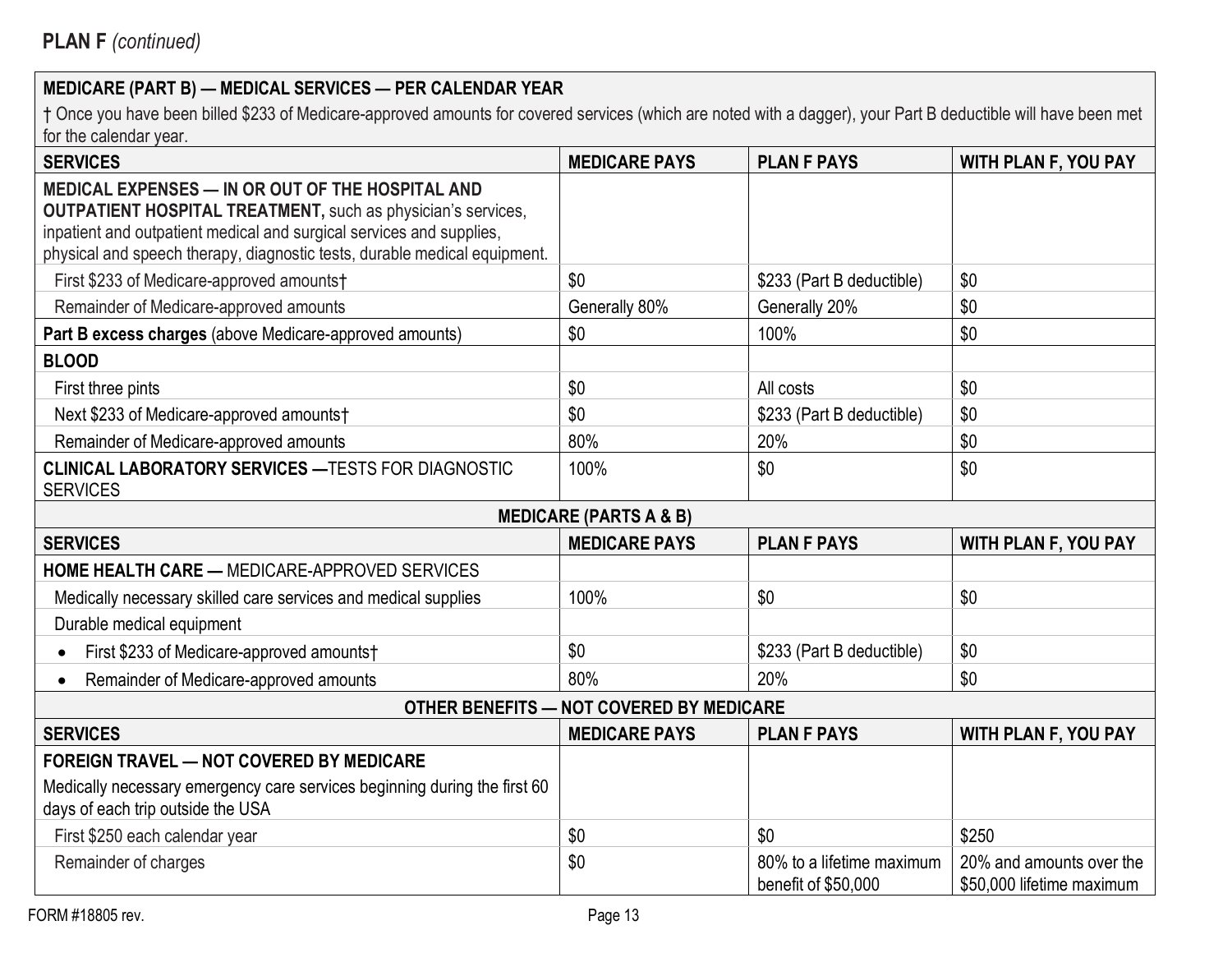# **MedigapFreedom — PLAN F HIGH DEDUCTIBLE**

**MEDICARE (PART A) — HOSPITAL SERVICES — PER BENEFIT PERIOD**

| skilled care in any other facility for 60 days in a row.                                                                                                                                                                                                                                                                                                                                                                                                                    |                                                                             |                                                          |                                                       |
|-----------------------------------------------------------------------------------------------------------------------------------------------------------------------------------------------------------------------------------------------------------------------------------------------------------------------------------------------------------------------------------------------------------------------------------------------------------------------------|-----------------------------------------------------------------------------|----------------------------------------------------------|-------------------------------------------------------|
| ‡This high deductible plan pays the same benefits as Plan F after one has paid a calendar year \$2,490 deductible. Benefits from the high deductible Plan F will<br>not begin until out-of-pocket expenses are \$2,490. Out-of-pocket expenses for this deductible are expenses that would ordinarily be paid by the policy. This<br>includes the Medicare deductibles for Part A and Part B, but does not include the plan's separate foreign travel emergency deductible. |                                                                             |                                                          |                                                       |
| <b>SERVICES</b>                                                                                                                                                                                                                                                                                                                                                                                                                                                             | <b>MEDICARE PAYS</b>                                                        | AFTER YOU PAY \$2,490<br><b>DEDUCTIBLE#, PLAN F PAYS</b> | IN ADDITION TO \$2,490<br><b>DEDUCTIBLE#, YOU PAY</b> |
| <b>HOSPITALIZATION*</b>                                                                                                                                                                                                                                                                                                                                                                                                                                                     |                                                                             |                                                          |                                                       |
| Semiprivate room and board, general nursing, and                                                                                                                                                                                                                                                                                                                                                                                                                            |                                                                             |                                                          |                                                       |
| miscellaneous services and supplies.                                                                                                                                                                                                                                                                                                                                                                                                                                        |                                                                             |                                                          |                                                       |
| First 60 days                                                                                                                                                                                                                                                                                                                                                                                                                                                               | All but \$1,556                                                             | \$1,556 (Part A deductible)                              | \$0                                                   |
| 61st through 90th day                                                                                                                                                                                                                                                                                                                                                                                                                                                       | All but \$389 a day                                                         | $$389a$ day                                              | \$0                                                   |
| 91st day and after:                                                                                                                                                                                                                                                                                                                                                                                                                                                         |                                                                             |                                                          |                                                       |
| • While using 60 lifetime reserve days                                                                                                                                                                                                                                                                                                                                                                                                                                      | All but \$778 a day                                                         | $$778a$ day                                              | \$0                                                   |
| Once lifetime reserve days are used:                                                                                                                                                                                                                                                                                                                                                                                                                                        |                                                                             |                                                          |                                                       |
| Additional 365 days<br>$\circ$                                                                                                                                                                                                                                                                                                                                                                                                                                              | \$0                                                                         | 100% of Medicare eligible<br>expenses                    | $$0**$                                                |
| Beyond the additional 365 days<br>$\circ$                                                                                                                                                                                                                                                                                                                                                                                                                                   | \$0                                                                         | \$0                                                      | All costs                                             |
| <b>SKILLED NURSING FACILITY CARE*</b>                                                                                                                                                                                                                                                                                                                                                                                                                                       |                                                                             |                                                          |                                                       |
| You must meet Medicare's requirements, including having been                                                                                                                                                                                                                                                                                                                                                                                                                |                                                                             |                                                          |                                                       |
| in a hospital for at least three days and entered a Medicare-                                                                                                                                                                                                                                                                                                                                                                                                               |                                                                             |                                                          |                                                       |
| approved facility within 30 days after leaving the hospital.                                                                                                                                                                                                                                                                                                                                                                                                                |                                                                             |                                                          |                                                       |
| First 20 days                                                                                                                                                                                                                                                                                                                                                                                                                                                               | All approved amounts                                                        | \$0                                                      | \$0                                                   |
| 21st through 100th day                                                                                                                                                                                                                                                                                                                                                                                                                                                      | All but \$194.50 a day                                                      | Up to \$194.50 a day                                     | \$0                                                   |
| 101st day and after                                                                                                                                                                                                                                                                                                                                                                                                                                                         | \$0                                                                         | \$0                                                      | All costs                                             |
| <b>BLOOD</b>                                                                                                                                                                                                                                                                                                                                                                                                                                                                |                                                                             |                                                          |                                                       |
| First three pints                                                                                                                                                                                                                                                                                                                                                                                                                                                           | \$0                                                                         | Three pints                                              | \$0                                                   |
| Additional amounts                                                                                                                                                                                                                                                                                                                                                                                                                                                          | 100%                                                                        | \$0                                                      | \$0                                                   |
| <b>HOSPICE CARE</b>                                                                                                                                                                                                                                                                                                                                                                                                                                                         |                                                                             |                                                          |                                                       |
| You must meet Medicare's requirements, including a doctor's                                                                                                                                                                                                                                                                                                                                                                                                                 | All but very limited                                                        | Medicare                                                 | \$0                                                   |
| certification of terminal illness.                                                                                                                                                                                                                                                                                                                                                                                                                                          | copayment/coinsurance for<br>outpatient drugs and<br>inpatient respite care | copayment/coinsurance                                    |                                                       |

\* A benefit period begins on the first day you receive services as an inpatient in a hospital and ends after you have been out of the hospital and have not received

\*\*NOTICE: When your Medicare Part A hospital benefits are exhausted, the insurer stands in the place of Medicare and will pay whatever amount Medicare would have paid for up to an additional 365 days as provided in the policy's "Core Benefits." During this time, the hospital is prohibited from billing you for the balance based on any difference between its billed charges and the amount Medicare would have paid. *(continued)* (*continued*)

FORM #18805 rev. Page 14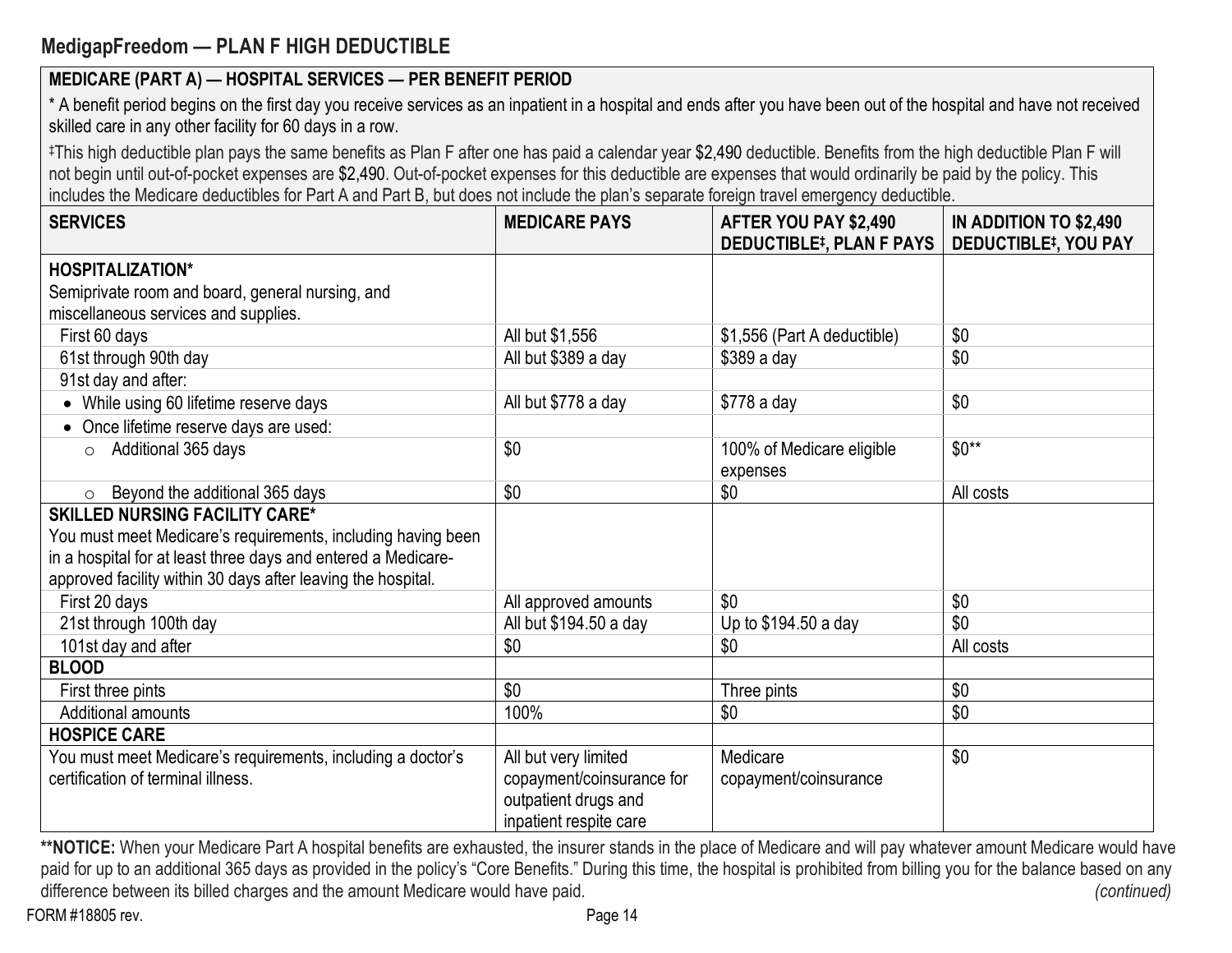| † Once you have been billed \$233 of Medicare-approved amounts for covered services (which are noted with a dagger), your Part B deductible will have been |  |
|------------------------------------------------------------------------------------------------------------------------------------------------------------|--|
| met for the calendar year.                                                                                                                                 |  |

‡This high deductible plan pays the same benefits as Plan F after one has paid a calendar year \$2,490 deductible. Benefits from the high deductible Plan F will not begin until out-of-pocket expenses are \$2,490. Out-of-pocket expenses for this deductible are expenses that would ordinarily be paid by the policy. This includes the Medicare deductibles for Part A and Part B, but does not include the plan's separate foreign travel emergency deductible.

| <b>SERVICES</b>                                                                                                                                                                                                                                                          | <b>MEDICARE PAYS</b> | AFTER YOU PAY \$2,490<br><b>DEDUCTIBLE#, PLAN F</b><br><b>PAYS</b> | IN ADDITION TO \$2,490<br><b>DEDUCTIBLE<sup>‡</sup>, YOU PAY</b> |
|--------------------------------------------------------------------------------------------------------------------------------------------------------------------------------------------------------------------------------------------------------------------------|----------------------|--------------------------------------------------------------------|------------------------------------------------------------------|
| MEDICAL EXPENSES — IN OR OUT OF THE HOSPITAL<br>AND OUTPATIENT HOSPITAL TREATMENT, such as<br>physician's services, inpatient and outpatient medical and<br>surgical services and supplies, physical and speech therapy,<br>diagnostic tests, durable medical equipment. |                      |                                                                    |                                                                  |
| First \$233 of Medicare-approved amounts†                                                                                                                                                                                                                                | \$0                  | \$233 (Part B deductible)                                          | \$0                                                              |
| Remainder of Medicare-approved amounts                                                                                                                                                                                                                                   | Generally 80%        | Generally 20%                                                      | \$0                                                              |
| Part B excess charges (above Medicare-approved amounts)                                                                                                                                                                                                                  | \$0                  | 100%                                                               | \$0                                                              |
| <b>BLOOD</b>                                                                                                                                                                                                                                                             |                      |                                                                    |                                                                  |
| First three pints                                                                                                                                                                                                                                                        | \$0                  | All costs                                                          | \$0                                                              |
| Next \$233 of Medicare-approved amounts†                                                                                                                                                                                                                                 | \$0                  | \$233 (Part B deductible)                                          | \$0                                                              |
| Remainder of Medicare-approved amounts                                                                                                                                                                                                                                   | 80%                  | 20%                                                                | \$0                                                              |
| <b>CLINICAL LABORATORY SERVICES - TESTS FOR</b><br><b>DIAGNOSTIC SERVICES</b>                                                                                                                                                                                            | 100%                 | \$0                                                                | \$0                                                              |

*(continued)*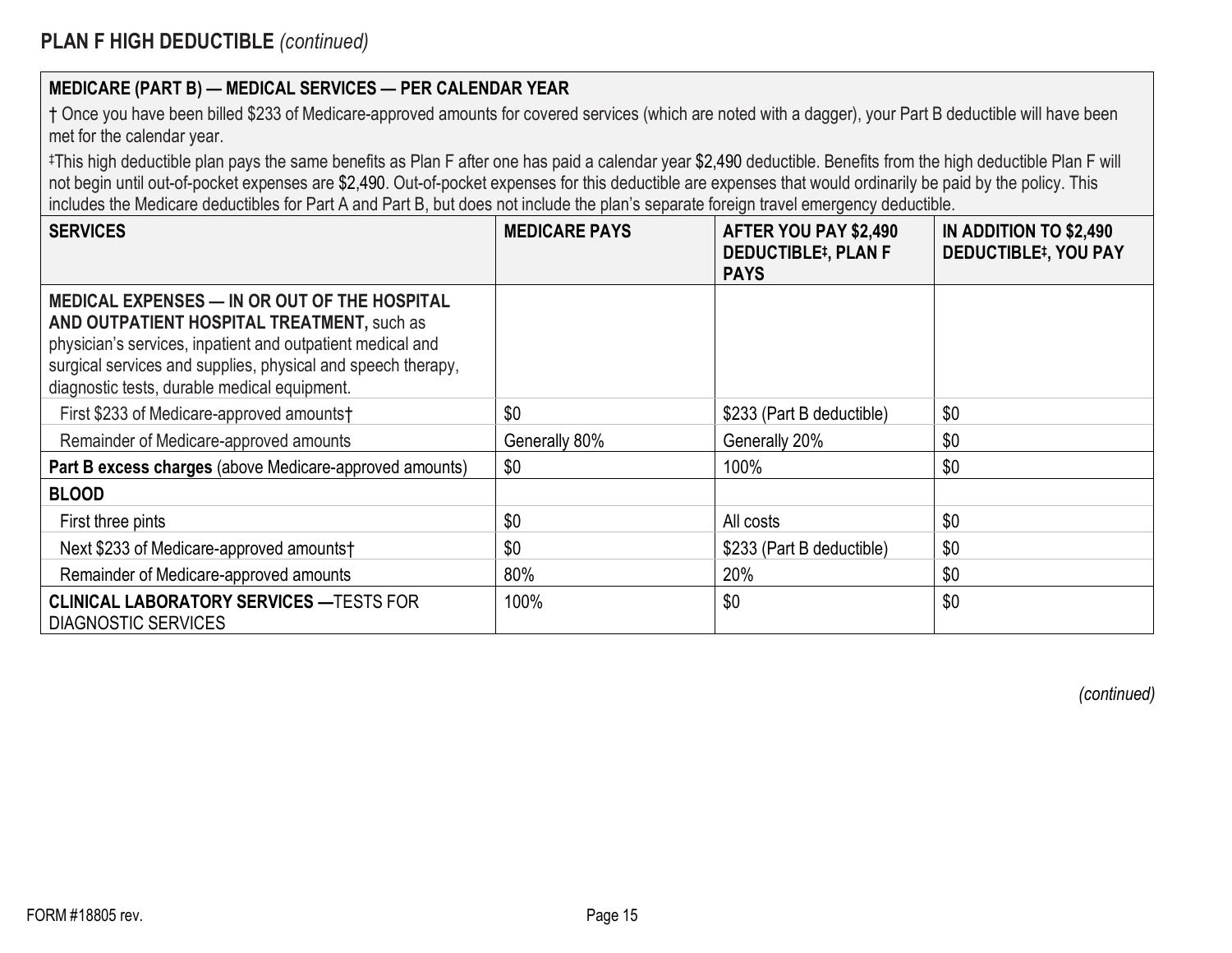#### **MEDICARE (PARTS A & B)**

† Once you have been billed \$233 of Medicare-approved amounts for covered services (which are noted with a dagger), your Part B deductible will have been met for the calendar year.

‡This high deductible plan pays the same benefits as Plan F after one has paid a calendar year \$2,490 deductible. Benefits from the high deductible Plan F will not begin until out-of-pocket expenses are \$2,490. Out-of-pocket expenses for this deductible are expenses that would ordinarily be paid by the policy. This includes the Medicare deductibles for Part A and Part B, but does not include the plan's separate foreign travel emergency deductible.

| <b>SERVICES</b>                                                                                                | <b>MEDICARE PAYS</b> | AFTER YOU PAY \$2,490<br><b>DEDUCTIBLE#, PLAN F</b><br><b>PAYS</b> | IN ADDITION TO \$2,490<br><b>DEDUCTIBLE#, YOU PAY</b> |
|----------------------------------------------------------------------------------------------------------------|----------------------|--------------------------------------------------------------------|-------------------------------------------------------|
| <b>HOME HEALTH CARE — MEDICARE-APPROVED SERVICES</b>                                                           |                      |                                                                    |                                                       |
| Medically necessary skilled care services and medical supplies                                                 | 100%                 | \$0                                                                | \$0                                                   |
| Durable medical equipment                                                                                      |                      |                                                                    |                                                       |
| First \$233 of Medicare-approved amounts†                                                                      | \$0                  | \$233 (Part B deductible)                                          | \$0                                                   |
| Remainder of Medicare-approved amounts                                                                         | 80%                  | 20%                                                                | \$0                                                   |
| OTHER BENEFITS - NOT COVERED BY MEDICARE                                                                       |                      |                                                                    |                                                       |
| <b>SERVICES</b>                                                                                                | <b>MEDICARE PAYS</b> | AFTER YOU PAY \$2,490<br><b>DEDUCTIBLE#, PLAN F</b><br><b>PAYS</b> | IN ADDITION TO \$2,490<br><b>DEDUCTIBLE#, YOU PAY</b> |
| <b>FOREIGN TRAVEL - NOT COVERED BY MEDICARE</b>                                                                |                      |                                                                    |                                                       |
| Medically necessary emergency care services beginning during the<br>first 60 days of each trip outside the USA |                      |                                                                    |                                                       |
| First \$250 each calendar year                                                                                 | \$0                  | \$0                                                                | \$250                                                 |
| Remainder of charges                                                                                           | \$0                  | 80% to a lifetime maximum<br>benefit of \$50,000                   | 20% and amounts over the<br>\$50,000 lifetime maximum |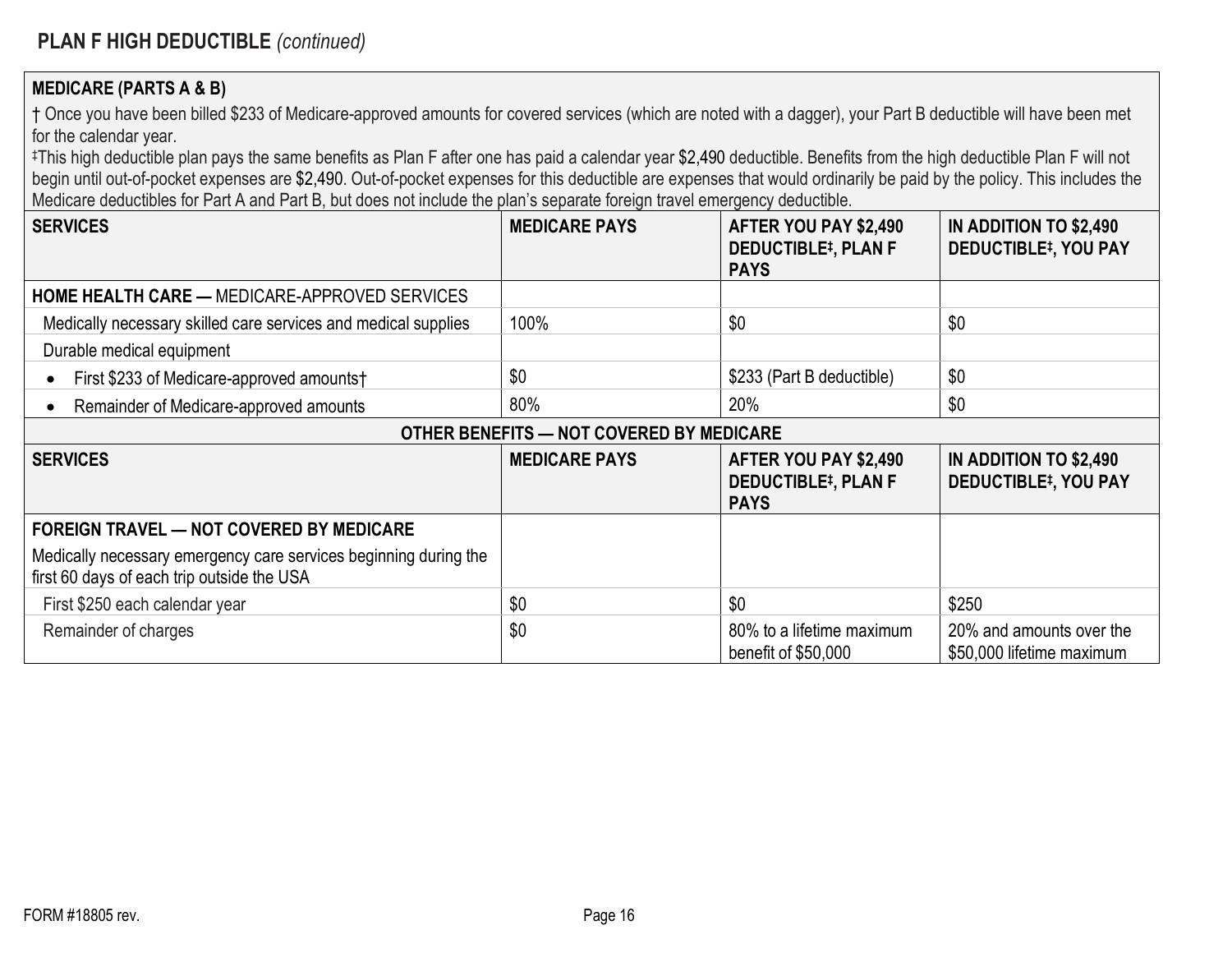\* A benefit period begins on the first day you receive services as an inpatient in a hospital and ends after you have been out of the hospital and have not received skilled care in any other facility for 60 days in a row.

| <b>SERVICES</b>                                                                                                                                                                               | <b>MEDICARE PAYS</b>                                                                                | <b>PLAN G PAYS</b>                    | <b>WITH PLAN G, YOU PAY</b> |
|-----------------------------------------------------------------------------------------------------------------------------------------------------------------------------------------------|-----------------------------------------------------------------------------------------------------|---------------------------------------|-----------------------------|
| <b>HOSPITALIZATION*</b>                                                                                                                                                                       |                                                                                                     |                                       |                             |
| Semiprivate room and board, general nursing, and<br>miscellaneous services and supplies.                                                                                                      |                                                                                                     |                                       |                             |
| First 60 days                                                                                                                                                                                 | All but \$1,556                                                                                     | \$1,556 (Part A deductible)           | \$0                         |
| 61st through 90th day                                                                                                                                                                         | All but \$389 a day                                                                                 | \$389 a day                           | \$0                         |
| 91st day and after:                                                                                                                                                                           |                                                                                                     |                                       |                             |
| While using 60 lifetime reserve days                                                                                                                                                          | All but \$778 a day                                                                                 | \$778 a day                           | \$0                         |
| Once lifetime reserve days are used:                                                                                                                                                          |                                                                                                     |                                       |                             |
| Additional 365 days<br>$\circ$                                                                                                                                                                | \$0                                                                                                 | 100% of Medicare eligible<br>expenses | $$0**$                      |
| Beyond the additional 365 days<br>$\circ$                                                                                                                                                     | \$0                                                                                                 | \$0                                   | All costs                   |
| <b>SKILLED NURSING FACILITY CARE*</b>                                                                                                                                                         |                                                                                                     |                                       |                             |
| You must meet Medicare's requirements, including having been<br>in a hospital for at least three days and entered a Medicare-<br>approved facility within 30 days after leaving the hospital. |                                                                                                     |                                       |                             |
| First 20 days                                                                                                                                                                                 | All approved amounts                                                                                | \$0                                   | \$0                         |
| 21st through 100th day                                                                                                                                                                        | All but \$194.50 a day                                                                              | Up to \$194.50 a day                  | \$0                         |
| 101st day and after                                                                                                                                                                           | \$0                                                                                                 | \$0                                   | All costs                   |
| <b>BLOOD</b>                                                                                                                                                                                  |                                                                                                     |                                       |                             |
| First three pints                                                                                                                                                                             | \$0                                                                                                 | Three pints                           | \$0                         |
| <b>Additional amounts</b>                                                                                                                                                                     | 100%                                                                                                | \$0                                   | \$0                         |
| <b>HOSPICE CARE</b><br>You must meet Medicare's requirements, including a doctor's<br>certification of terminal illness.                                                                      | All but very limited<br>copayment/coinsurance for<br>outpatient drugs and inpatient<br>respite care | Medicare<br>copayment/coinsurance     | \$0                         |

\*\*NOTICE: When your Medicare Part A hospital benefits are exhausted, the insurer stands in the place of Medicare and will pay whatever amount Medicare would have paid for up to an additional 365 days as provided in the policy's "Core Benefits." During this time, the hospital is prohibited from billing you for the balance based on any difference between its billed charges and the amount Medicare would have paid. (continued) (continued)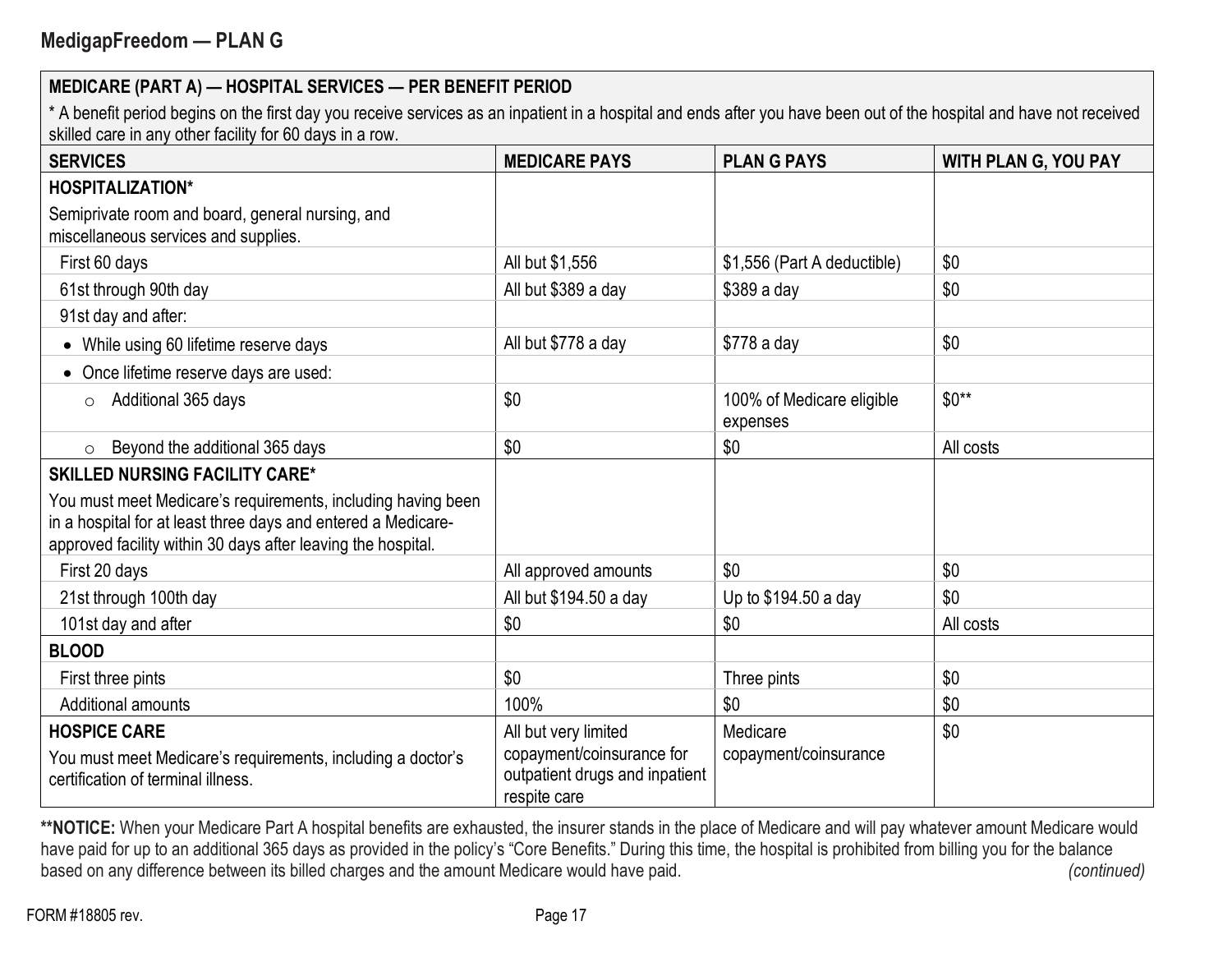| <b>SERVICES</b>                                                                                                                                                                                                                                                          | <b>MEDICARE PAYS</b> | <b>PLAN G PAYS</b> | <b>WITH PLAN G, YOU PAY</b> |
|--------------------------------------------------------------------------------------------------------------------------------------------------------------------------------------------------------------------------------------------------------------------------|----------------------|--------------------|-----------------------------|
| MEDICAL EXPENSES - IN OR OUT OF THE HOSPITAL<br>AND OUTPATIENT HOSPITAL TREATMENT, such as<br>physician's services, inpatient and outpatient medical and<br>surgical services and supplies, physical and speech therapy,<br>diagnostic tests, durable medical equipment. |                      |                    |                             |
| First \$233 of Medicare-approved amounts†                                                                                                                                                                                                                                | \$0                  | \$0                | \$233 (Part B deductible)   |
| Remainder of Medicare-approved amounts                                                                                                                                                                                                                                   | Generally 80%        | Generally 20%      | \$0                         |
| Part B excess charges (above Medicare-approved amounts)                                                                                                                                                                                                                  | \$0                  | 100%               | \$0                         |
| <b>BLOOD</b>                                                                                                                                                                                                                                                             |                      |                    |                             |
| First three pints                                                                                                                                                                                                                                                        | \$0                  | All costs          | \$0                         |
| Next \$233 of Medicare-approved amounts†                                                                                                                                                                                                                                 | \$0                  | \$0                | \$233 (Part B deductible)   |
| Remainder of Medicare-approved amounts                                                                                                                                                                                                                                   | 80%                  | 20%                | \$0                         |
| <b>CLINICAL LABORATORY SERVICES - TESTS FOR</b><br><b>DIAGNOSTIC SERVICES</b>                                                                                                                                                                                            | 100%                 | \$0                | \$0                         |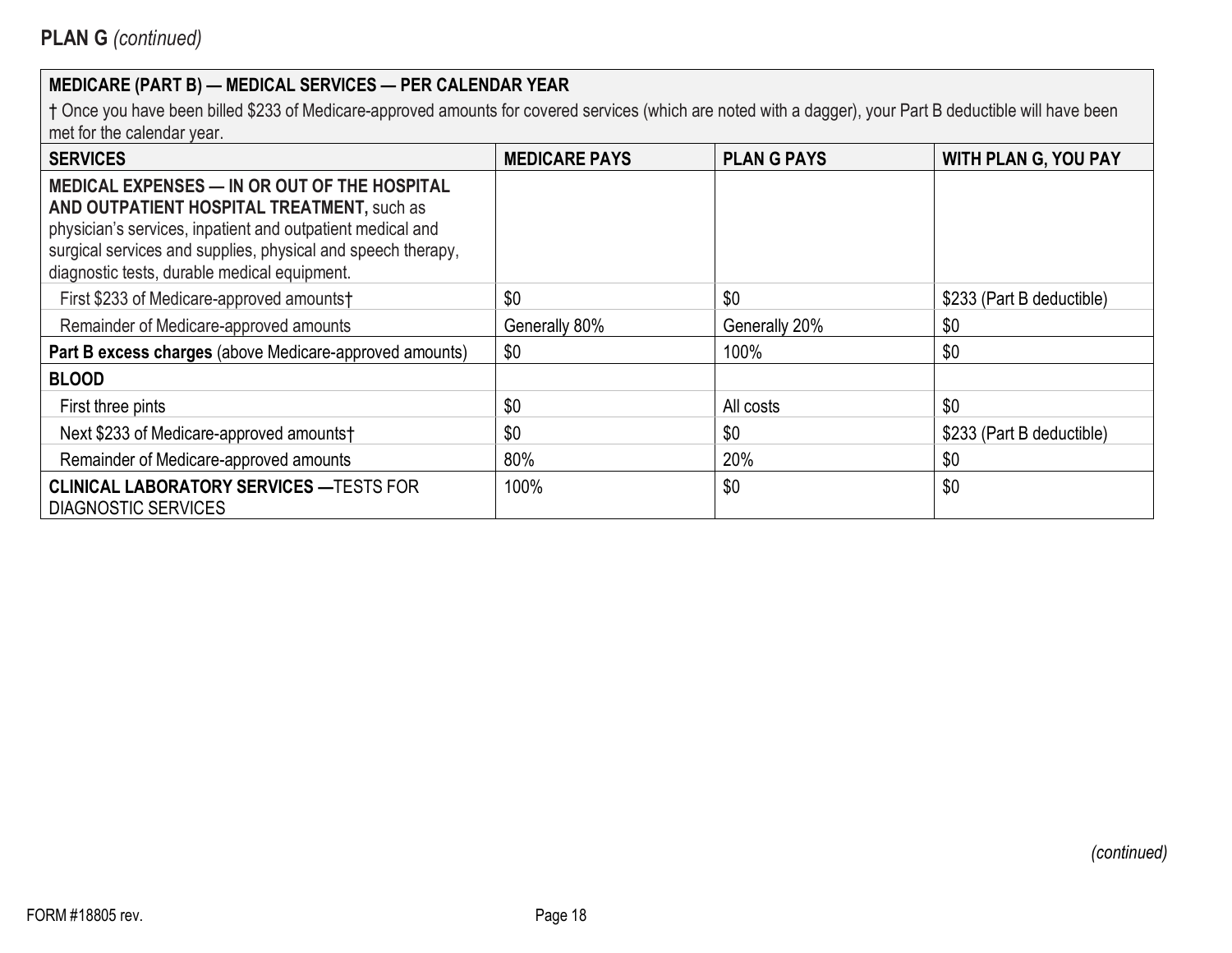# **MEDICARE (PARTS A & B)**

| <b>SERVICES</b>                                                                                                | <b>MEDICARE PAYS</b>                     | <b>PLAN G PAYS</b>                               | <b>WITH PLAN G, YOU PAY</b>                           |
|----------------------------------------------------------------------------------------------------------------|------------------------------------------|--------------------------------------------------|-------------------------------------------------------|
| <b>HOME HEALTH CARE — MEDICARE-APPROVED SERVICES</b>                                                           |                                          |                                                  |                                                       |
| Medically necessary skilled care services and medical supplies                                                 | 100%                                     | \$0                                              | \$0                                                   |
| Durable medical equipment                                                                                      |                                          |                                                  |                                                       |
| First \$233 of Medicare-approved amounts†                                                                      | \$0                                      | \$0                                              | \$233 (Part B deductible)                             |
| Remainder of Medicare-approved amounts                                                                         | 80%                                      | 20%                                              | \$0                                                   |
|                                                                                                                | OTHER BENEFITS - NOT COVERED BY MEDICARE |                                                  |                                                       |
| <b>SERVICES</b>                                                                                                | <b>MEDICARE PAYS</b>                     | <b>PLANG PAYS</b>                                | <b>WITH PLAN G, YOU PAY</b>                           |
| <b>FOREIGN TRAVEL - NOT COVERED BY MEDICARE</b>                                                                |                                          |                                                  |                                                       |
| Medically necessary emergency care services beginning during<br>the first 60 days of each trip outside the USA |                                          |                                                  |                                                       |
| First \$250 each calendar year                                                                                 | \$0                                      | \$0                                              | \$250                                                 |
| Remainder of charges                                                                                           | \$0                                      | 80% to a lifetime maximum<br>benefit of \$50,000 | 20% and amounts over the<br>\$50,000 lifetime maximum |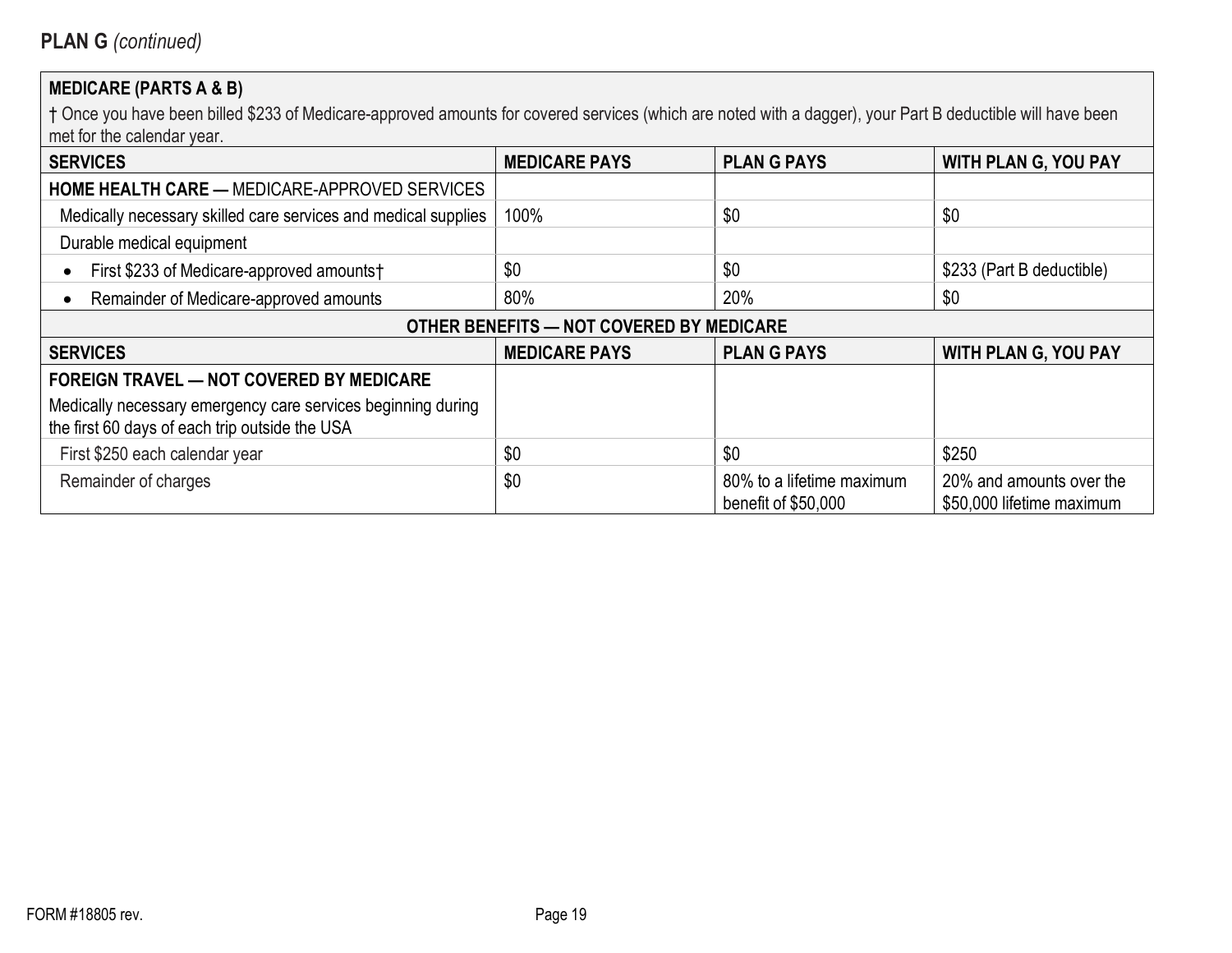# **MedigapFreedom — PLAN G HIGH DEDUCTIBLE**

## **MEDICARE (PART A) — HOSPITAL SERVICES — PER BENEFIT PERIOD**

\* A benefit period begins on the first day you receive services as an inpatient in a hospital and ends after you have been out of the hospital and have not received skilled care in any other facility for 60 days in a row.

‡This high deductible plan pays the same benefits as Plan G after one has paid a calendar year \$2,490 deductible. Benefits from the high deductible Plan G will not begin until out-of-pocket expenses are \$2,490. Out-of-pocket expenses for this deductible include expenses for the Medicare Part B deductible, and expenses that would ordinarily be paid by the policy. This does not include the plan's separate foreign travel emergency deductible.

| <b>SERVICES</b>                                               | <b>MEDICARE PAYS</b>      | AFTER YOU PAY \$2,490<br><b>DEDUCTIBLE#, PLAN G PAYS</b> | IN ADDITION TO \$2,490<br><b>DEDUCTIBLE#, YOU PAY</b> |
|---------------------------------------------------------------|---------------------------|----------------------------------------------------------|-------------------------------------------------------|
| <b>HOSPITALIZATION*</b>                                       |                           |                                                          |                                                       |
| Semiprivate room and board, general nursing, and              |                           |                                                          |                                                       |
| miscellaneous services and supplies.                          |                           |                                                          |                                                       |
| First 60 days                                                 | All but \$1,556           | \$1,556 (Part A deductible)                              | \$0                                                   |
| 61st through 90th day                                         | All but \$389 a day       | \$389 a day                                              | \$0                                                   |
| 91st day and after:                                           |                           |                                                          |                                                       |
| While using 60 lifetime reserve days                          | All but \$778 a day       | \$778 a day                                              | \$0                                                   |
| • Once lifetime reserve days are used:                        |                           |                                                          |                                                       |
| Additional 365 days<br>$\circ$                                | \$0                       | 100% of Medicare eligible                                | $$0**$                                                |
|                                                               |                           | expenses                                                 |                                                       |
| Beyond the additional 365 days<br>$\circ$                     | \$0                       | \$0                                                      | All costs                                             |
| <b>SKILLED NURSING FACILITY CARE*</b>                         |                           |                                                          |                                                       |
| You must meet Medicare's requirements, including having been  |                           |                                                          |                                                       |
| in a hospital for at least three days and entered a Medicare- |                           |                                                          |                                                       |
| approved facility within 30 days after leaving the hospital.  |                           |                                                          |                                                       |
| First 20 days                                                 | All approved amounts      | \$0                                                      | \$0                                                   |
| 21st through 100th day                                        | All but \$194.50 a day    | Up to \$194.50 a day                                     | \$0                                                   |
| 101st day and after                                           | \$0                       | \$0                                                      | All costs                                             |
| <b>BLOOD</b>                                                  |                           |                                                          |                                                       |
| First three pints                                             | \$0                       | Three pints                                              | \$0                                                   |
| <b>Additional amounts</b>                                     | 100%                      | \$0                                                      | \$0                                                   |
| <b>HOSPICE CARE</b>                                           |                           |                                                          |                                                       |
| You must meet Medicare's requirements, including a doctor's   | All but very limited      | Medicare                                                 | \$0                                                   |
| certification of terminal illness.                            | copayment/coinsurance for | copayment/coinsurance                                    |                                                       |
|                                                               | outpatient drugs and      |                                                          |                                                       |
|                                                               | inpatient respite care    |                                                          |                                                       |

\*\*NOTICE: When your Medicare Part A hospital benefits are exhausted, the insurer stands in the place of Medicare and will pay whatever amount Medicare would have paid for up to an additional 365 days as provided in the policy's "Core Benefits." During this time, the hospital is prohibited from billing you for the balance based on any difference between its billed charges and the amount Medicare would have paid. *(continued) (continued)*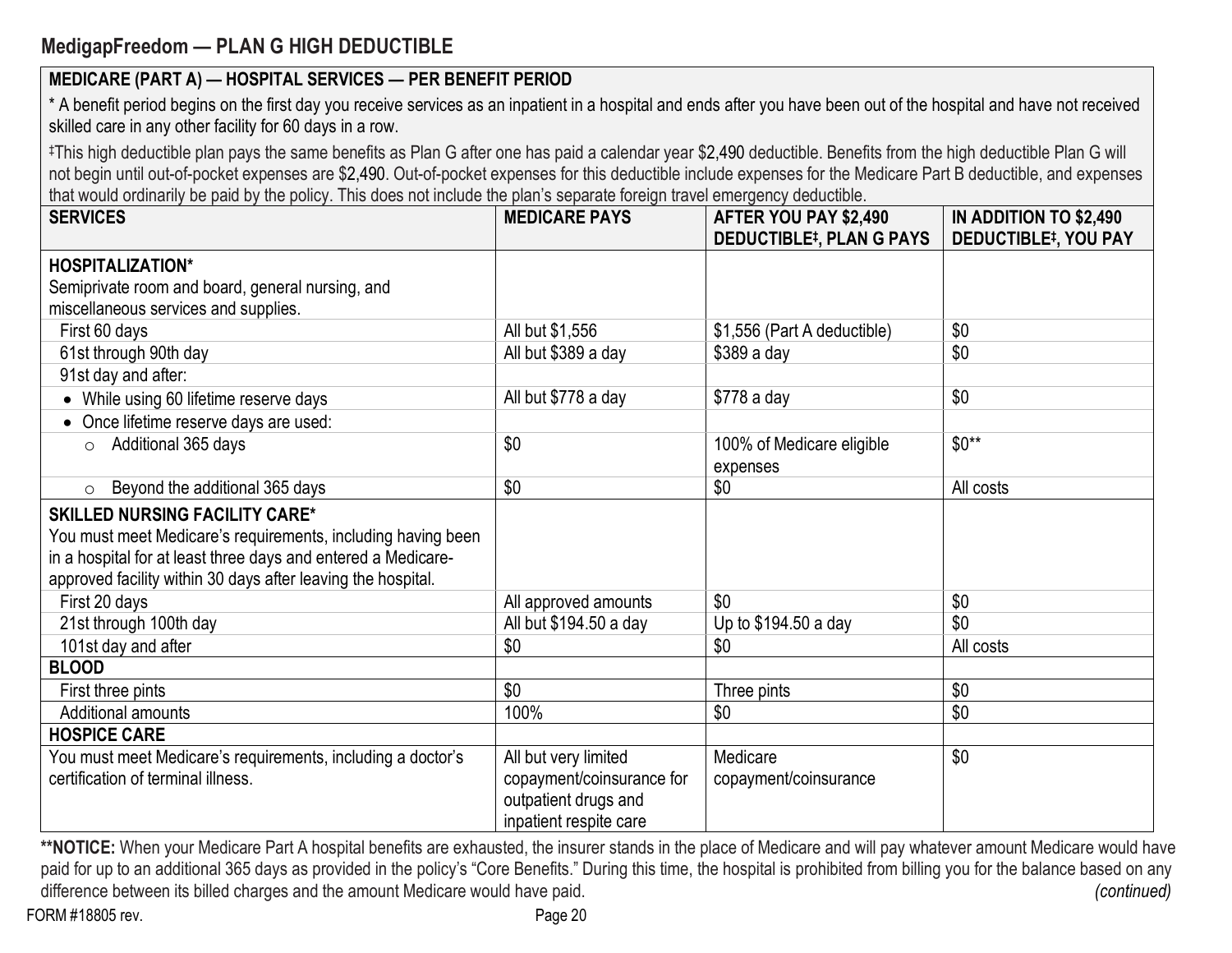| † Once you have been billed \$233 of Medicare-approved amounts for covered services (which are noted with a dagger), your Part B deductible will have been |  |
|------------------------------------------------------------------------------------------------------------------------------------------------------------|--|
| met for the calendar year.                                                                                                                                 |  |

‡This high deductible plan pays the same benefits as Plan G after one has paid a calendar year \$2,490 deductible. Benefits from the high deductible Plan G will not begin until out-of-pocket expenses are \$2,490. Out-of-pocket expenses for this deductible include expenses for the Medicare Part B deductible, and expenses that would ordinarily be paid by the policy. This does not include the plan's separate foreign travel emergency deductible.

| <b>SERVICES</b>                                                                                                                                                                                                                                                          | <b>MEDICARE PAYS</b> | AFTER YOU PAY \$2,490<br><b>DEDUCTIBLE#, PLAN G</b><br><b>PAYS</b> | IN ADDITION TO \$2,490<br><b>DEDUCTIBLE<sup>‡</sup>, YOU PAY</b> |
|--------------------------------------------------------------------------------------------------------------------------------------------------------------------------------------------------------------------------------------------------------------------------|----------------------|--------------------------------------------------------------------|------------------------------------------------------------------|
| MEDICAL EXPENSES — IN OR OUT OF THE HOSPITAL<br>AND OUTPATIENT HOSPITAL TREATMENT, such as<br>physician's services, inpatient and outpatient medical and<br>surgical services and supplies, physical and speech therapy,<br>diagnostic tests, durable medical equipment. |                      |                                                                    |                                                                  |
| First \$233 of Medicare-approved amounts†                                                                                                                                                                                                                                | \$0                  | \$0                                                                | \$233 (Part B deductible)                                        |
| Remainder of Medicare-approved amounts                                                                                                                                                                                                                                   | Generally 80%        | Generally 20%                                                      | \$0                                                              |
| Part B excess charges (above Medicare-approved amounts)                                                                                                                                                                                                                  | \$0                  | 100%                                                               | \$0                                                              |
| <b>BLOOD</b>                                                                                                                                                                                                                                                             |                      |                                                                    |                                                                  |
| First three pints                                                                                                                                                                                                                                                        | \$0                  | All costs                                                          | \$0                                                              |
| Next \$233 of Medicare-approved amounts†                                                                                                                                                                                                                                 | \$0                  | \$0                                                                | \$233 (Part B deductible)                                        |
| Remainder of Medicare-approved amounts                                                                                                                                                                                                                                   | 80%                  | 20%                                                                | \$0                                                              |
| <b>CLINICAL LABORATORY SERVICES - TESTS FOR</b><br><b>DIAGNOSTIC SERVICES</b>                                                                                                                                                                                            | 100%                 | \$0                                                                | \$0                                                              |

*(continued)*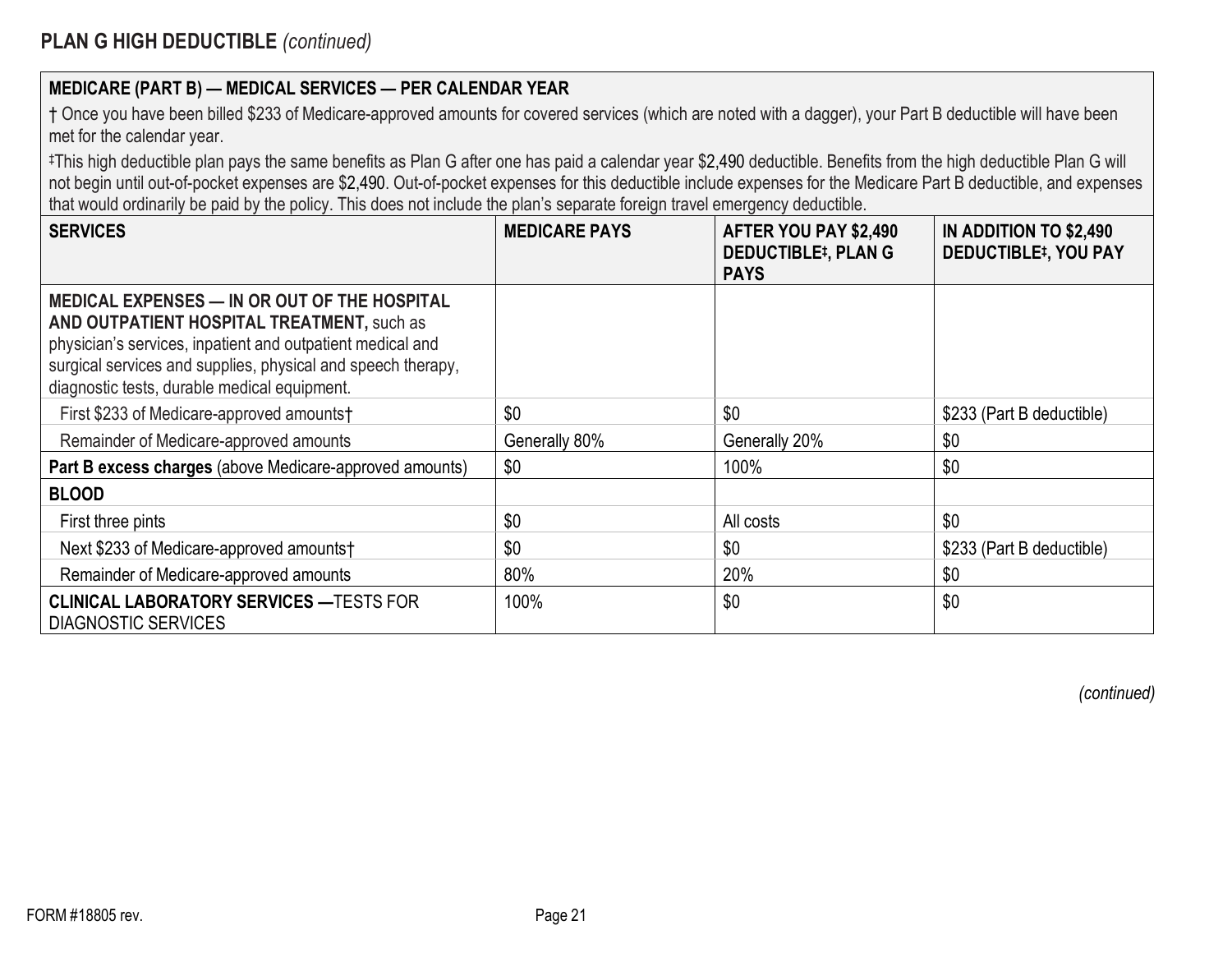#### **MEDICARE (PARTS A & B)**

† Once you have been billed \$233 of Medicare-approved amounts for covered services (which are noted with a dagger), your Part B deductible will have been met for the calendar year.

‡This high deductible plan pays the same benefits as Plan G after one has paid a calendar year \$2,490 deductible. Benefits from the high deductible Plan G will not begin until out-of-pocket expenses are \$2,490. Out-of-pocket expenses for this deductible include expenses for the Medicare Part B deductible, and expenses that would ordinarily be paid by the policy. This does not include the plan's separate foreign travel emergency deductible.

| <b>SERVICES</b>                                                                                                | <b>MEDICARE PAYS</b>                     | AFTER YOU PAY \$2,490<br><b>DEDUCTIBLE#, PLAN G</b><br><b>PAYS</b> | IN ADDITION TO \$2,490<br><b>DEDUCTIBLE#, YOU PAY</b> |
|----------------------------------------------------------------------------------------------------------------|------------------------------------------|--------------------------------------------------------------------|-------------------------------------------------------|
| <b>HOME HEALTH CARE — MEDICARE-APPROVED SERVICES</b>                                                           |                                          |                                                                    |                                                       |
| Medically necessary skilled care services and medical supplies                                                 | 100%                                     | \$0                                                                | \$0                                                   |
| Durable medical equipment                                                                                      |                                          |                                                                    |                                                       |
| First \$233 of Medicare-approved amounts†                                                                      | \$0                                      | \$0                                                                | \$233 (Part B deductible)                             |
| Remainder of Medicare-approved amounts                                                                         | 80%                                      | 20%                                                                | \$0                                                   |
|                                                                                                                | OTHER BENEFITS - NOT COVERED BY MEDICARE |                                                                    |                                                       |
| <b>SERVICES</b>                                                                                                | <b>MEDICARE PAYS</b>                     | AFTER YOU PAY \$2,490<br><b>DEDUCTIBLE#, PLAN G</b><br><b>PAYS</b> | IN ADDITION TO \$2,490<br><b>DEDUCTIBLE#, YOU PAY</b> |
| <b>FOREIGN TRAVEL — NOT COVERED BY MEDICARE</b>                                                                |                                          |                                                                    |                                                       |
| Medically necessary emergency care services beginning during the<br>first 60 days of each trip outside the USA |                                          |                                                                    |                                                       |
| First \$250 each calendar year                                                                                 | \$0                                      | \$0                                                                | \$250                                                 |
| Remainder of charges                                                                                           | \$0                                      | 80% to a lifetime maximum<br>benefit of \$50,000                   | 20% and amounts over the<br>\$50,000 lifetime maximum |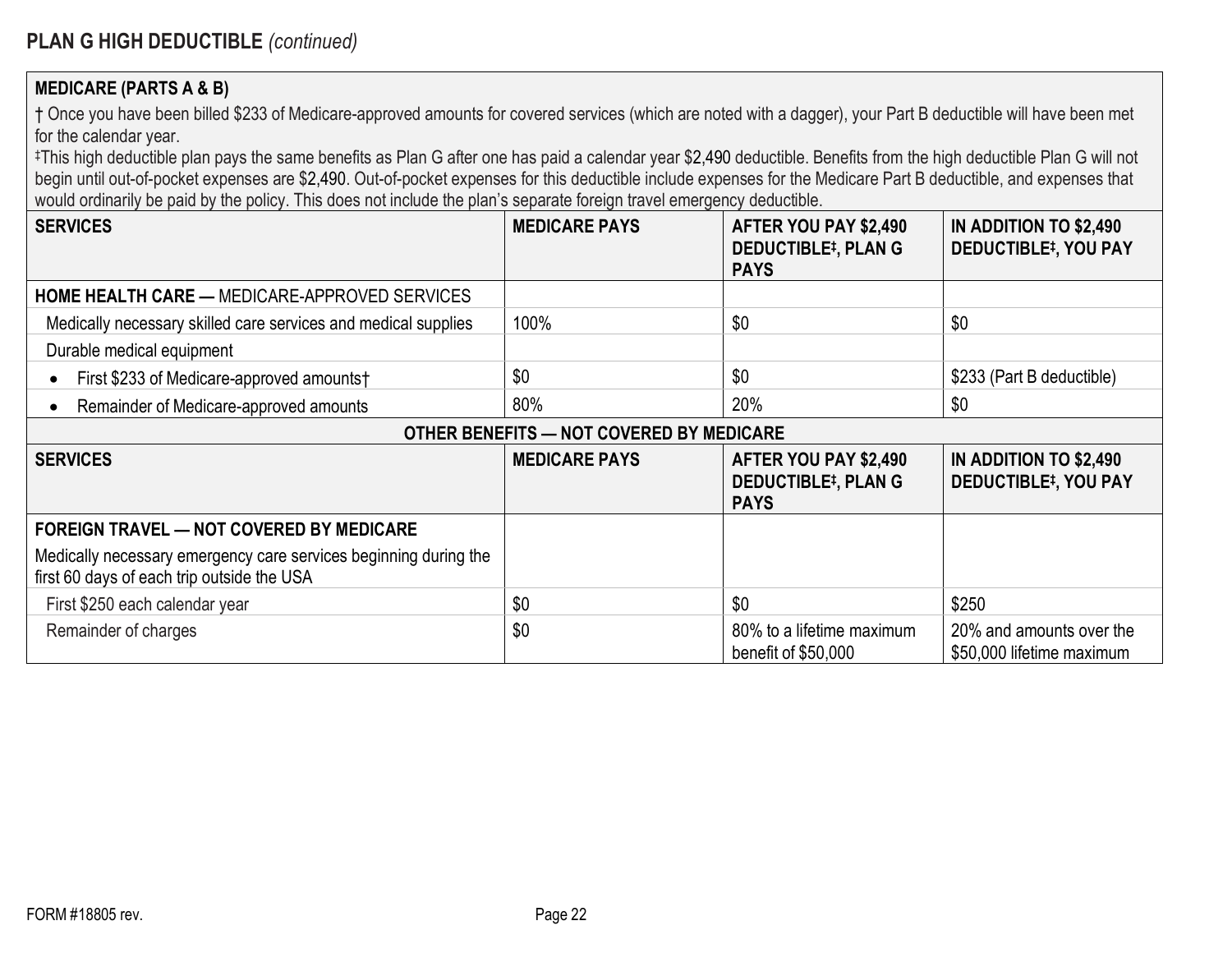\* A benefit period begins on the first day you receive services as an inpatient in a hospital and ends after you have been out of the hospital and have not received skilled care in any other facility for 60 days in a row.

| <b>SERVICES</b>                                                                                                                                                                               | <b>MEDICARE PAYS</b>                                                        | <b>PLAN N PAYS</b>                    | <b>WITH PLAN N, YOU PAY</b> |
|-----------------------------------------------------------------------------------------------------------------------------------------------------------------------------------------------|-----------------------------------------------------------------------------|---------------------------------------|-----------------------------|
| <b>HOSPITALIZATION*</b>                                                                                                                                                                       |                                                                             |                                       |                             |
| Semiprivate room and board, general nursing, and<br>miscellaneous services and supplies.                                                                                                      |                                                                             |                                       |                             |
| First 60 days                                                                                                                                                                                 | All but \$1,556                                                             | \$1,556 (Part A deductible)           | \$0                         |
| 61st through 90th day                                                                                                                                                                         | All but \$389 a day                                                         | \$389 a day                           | \$0                         |
| 91st day and after:                                                                                                                                                                           |                                                                             |                                       |                             |
| While using 60 lifetime reserve days                                                                                                                                                          | All but \$778 a day                                                         | \$778 a day                           | \$0                         |
| Once lifetime reserve days are used:                                                                                                                                                          |                                                                             |                                       |                             |
| Additional 365 days<br>$\circ$                                                                                                                                                                | \$0                                                                         | 100% of Medicare eligible<br>expenses | $$0**$                      |
| Beyond the additional 365 days<br>$\circ$                                                                                                                                                     | \$0                                                                         | \$0                                   | All costs                   |
| <b>SKILLED NURSING FACILITY CARE*</b>                                                                                                                                                         |                                                                             |                                       |                             |
| You must meet Medicare's requirements, including having been<br>in a hospital for at least three days and entered a Medicare-<br>approved facility within 30 days after leaving the hospital. |                                                                             |                                       |                             |
| First 20 days                                                                                                                                                                                 | All approved amounts                                                        | \$0                                   | \$0                         |
| 21st through 100th day                                                                                                                                                                        | All but \$194.50 a day                                                      | Up to \$194.50 a day                  | \$0                         |
| 101st day and after                                                                                                                                                                           | \$0                                                                         | \$0                                   | All costs                   |
| <b>BLOOD</b>                                                                                                                                                                                  |                                                                             |                                       |                             |
| First three pints                                                                                                                                                                             | \$0                                                                         | Three pints                           | \$0                         |
| <b>Additional amounts</b>                                                                                                                                                                     | 100%                                                                        | \$0                                   | \$0                         |
| <b>HOSPICE CARE</b>                                                                                                                                                                           | All but very limited                                                        | Medicare                              | \$0                         |
| You must meet Medicare's requirements, including a doctor's<br>certification of terminal illness.                                                                                             | copayment/coinsurance for<br>outpatient drugs and inpatient<br>respite care | copayment/coinsurance                 |                             |

\*\*NOTICE: When your Medicare Part A hospital benefits are exhausted, the insurer stands in the place of Medicare and will pay whatever amount Medicare would have paid for up to an additional 365 days as provided in the policy's "Core Benefits." During this time, the hospital is prohibited from billing you for the balance based on any difference between its billed charges and the amount Medicare would have paid. (continued) (continued)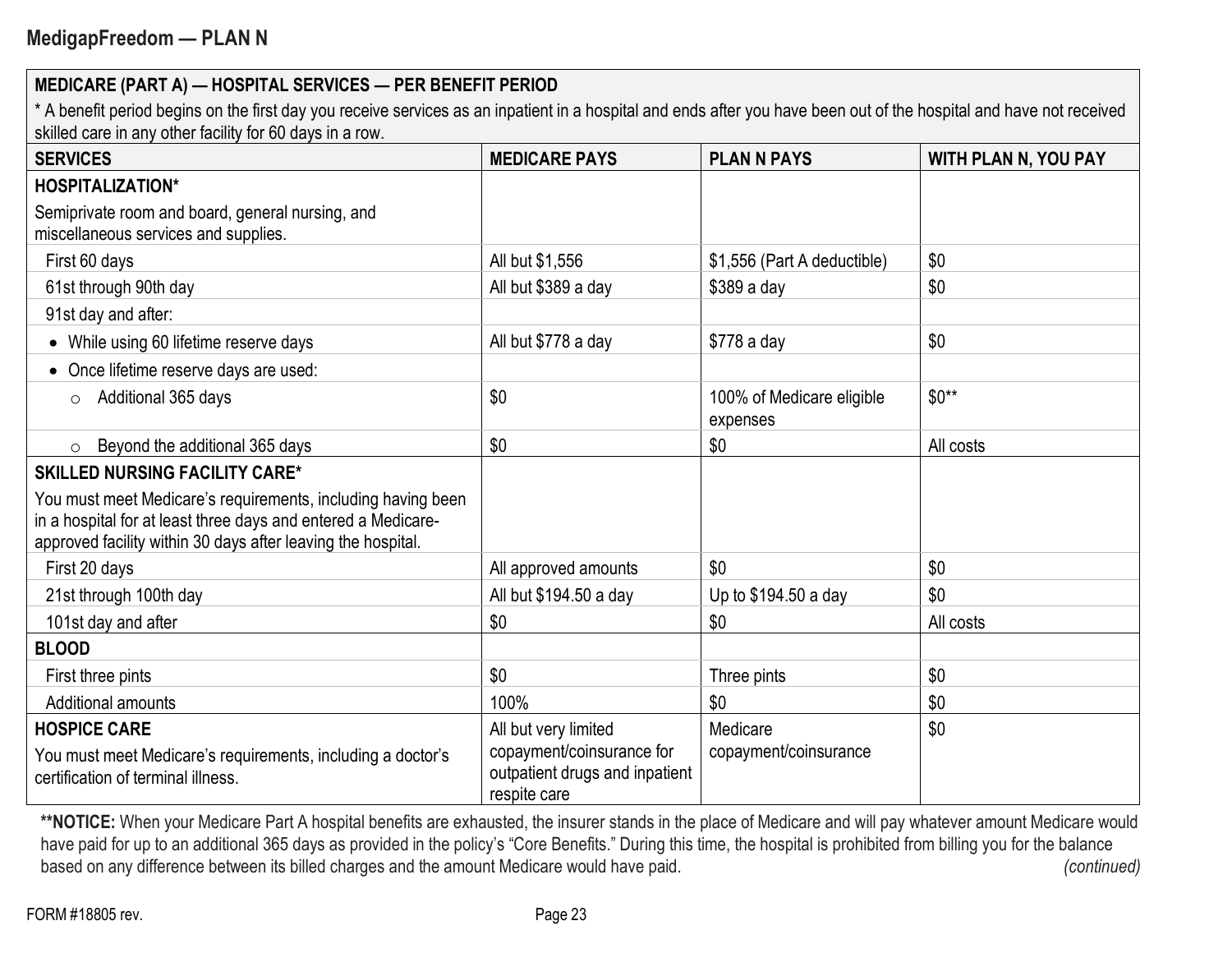† Once you have been billed \$233 of Medicare-approved amounts for covered services (which are noted with a dagger), your Part B deductible will have been met for the calendar year.

| <b>SERVICES</b>                                                                                                                                                                                                                                                                 | <b>MEDICARE PAYS</b> | <b>PLAN N PAYS</b>                                                                                                                                                                                                                                                 | <b>WITH PLAN N, YOU PAY</b>                                                                                                                                                                                                                 |
|---------------------------------------------------------------------------------------------------------------------------------------------------------------------------------------------------------------------------------------------------------------------------------|----------------------|--------------------------------------------------------------------------------------------------------------------------------------------------------------------------------------------------------------------------------------------------------------------|---------------------------------------------------------------------------------------------------------------------------------------------------------------------------------------------------------------------------------------------|
| MEDICAL EXPENSES - IN OR OUT OF THE HOSPITAL AND<br><b>OUTPATIENT HOSPITAL TREATMENT, such as physician's</b><br>services, inpatient and outpatient medical and surgical services<br>and supplies, physical and speech therapy, diagnostic tests,<br>durable medical equipment. |                      |                                                                                                                                                                                                                                                                    |                                                                                                                                                                                                                                             |
| First \$233 of Medicare-approved amounts†                                                                                                                                                                                                                                       | \$0                  | \$0                                                                                                                                                                                                                                                                | \$233 (Part B deductible)                                                                                                                                                                                                                   |
| Remainder of Medicare-approved amounts                                                                                                                                                                                                                                          | Generally 80%        | Balance, other than up to \$20<br>per office visit and up to \$50<br>per emergency room visit.<br>The copayment of up to \$50<br>is waived if the insured is<br>admitted to any hospital and<br>the emergency visit is<br>covered as a Medicare Part A<br>expense. | Up to \$20 per office visit and<br>up to \$50 per emergency<br>room visit. The copayment of<br>up to \$50 is waived if the<br>insured is admitted to any<br>hospital and the emergency<br>visit is covered as a Medicare<br>Part A expense. |
| Part B excess charges (above Medicare-approved amounts)                                                                                                                                                                                                                         | \$0                  | \$0                                                                                                                                                                                                                                                                | All costs                                                                                                                                                                                                                                   |
| <b>BLOOD</b>                                                                                                                                                                                                                                                                    |                      |                                                                                                                                                                                                                                                                    |                                                                                                                                                                                                                                             |
| First three pints                                                                                                                                                                                                                                                               | \$0                  | All costs                                                                                                                                                                                                                                                          | \$0                                                                                                                                                                                                                                         |
| Next \$233 of Medicare-approved amounts†                                                                                                                                                                                                                                        | \$0                  | \$0                                                                                                                                                                                                                                                                | \$233 (Part B deductible)                                                                                                                                                                                                                   |
| Remainder of Medicare-approved amounts                                                                                                                                                                                                                                          | 80%                  | 20%                                                                                                                                                                                                                                                                | \$0                                                                                                                                                                                                                                         |
| <b>CLINICAL LABORATORY SERVICES - TESTS FOR</b><br><b>DIAGNOSTIC SERVICES</b>                                                                                                                                                                                                   | 100%                 | \$0                                                                                                                                                                                                                                                                | \$0                                                                                                                                                                                                                                         |

*(continued)*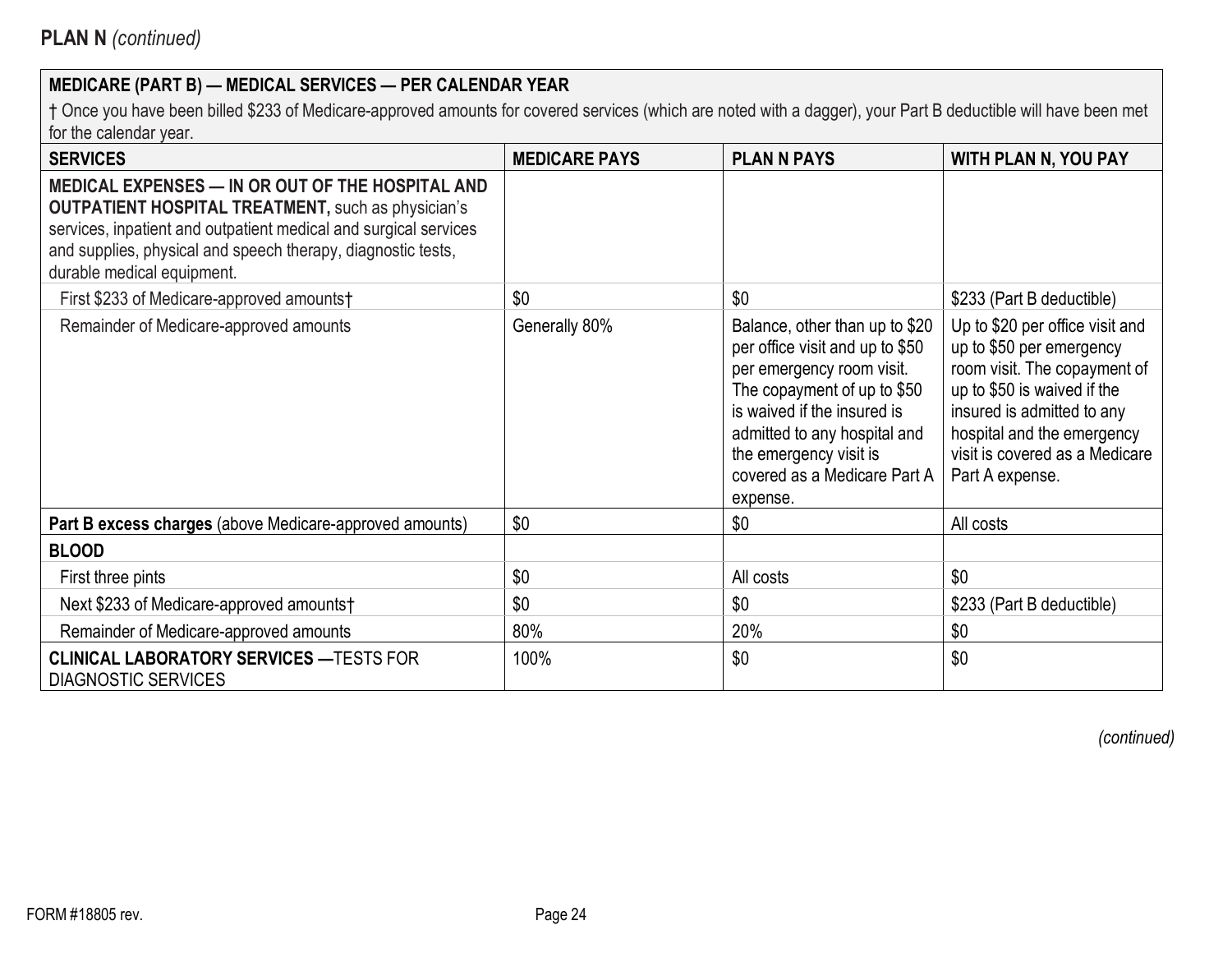# **MEDICARE (PARTS A & B)**

| <b>SERVICES</b>                                                                                                | <b>MEDICARE PAYS</b> | <b>PLAN N PAYS</b>                               | <b>WITH PLAN N, YOU PAY</b>                           |  |  |
|----------------------------------------------------------------------------------------------------------------|----------------------|--------------------------------------------------|-------------------------------------------------------|--|--|
| <b>HOME HEALTH CARE — MEDICARE-APPROVED SERVICES</b>                                                           |                      |                                                  |                                                       |  |  |
| Medically necessary skilled care services and medical supplies                                                 | 100%                 | \$0                                              | \$0                                                   |  |  |
| Durable medical equipment                                                                                      |                      |                                                  |                                                       |  |  |
| First \$233 of Medicare-approved amounts†                                                                      | \$0                  | \$0                                              | \$233 (Part B deductible)                             |  |  |
| Remainder of Medicare-approved amounts                                                                         | 80%                  | 20%                                              | \$0                                                   |  |  |
| OTHER BENEFITS - NOT COVERED BY MEDICARE                                                                       |                      |                                                  |                                                       |  |  |
| <b>SERVICES</b>                                                                                                | <b>MEDICARE PAYS</b> | <b>PLAN N PAYS</b>                               | <b>WITH PLAN N, YOU PAY</b>                           |  |  |
| <b>FOREIGN TRAVEL - NOT COVERED BY MEDICARE</b>                                                                |                      |                                                  |                                                       |  |  |
| Medically necessary emergency care services beginning during<br>the first 60 days of each trip outside the USA |                      |                                                  |                                                       |  |  |
| First \$250 each calendar year                                                                                 | \$0                  | \$0                                              | \$250                                                 |  |  |
| Remainder of charges                                                                                           | \$0                  | 80% to a lifetime maximum<br>benefit of \$50,000 | 20% and amounts over the<br>\$50,000 lifetime maximum |  |  |